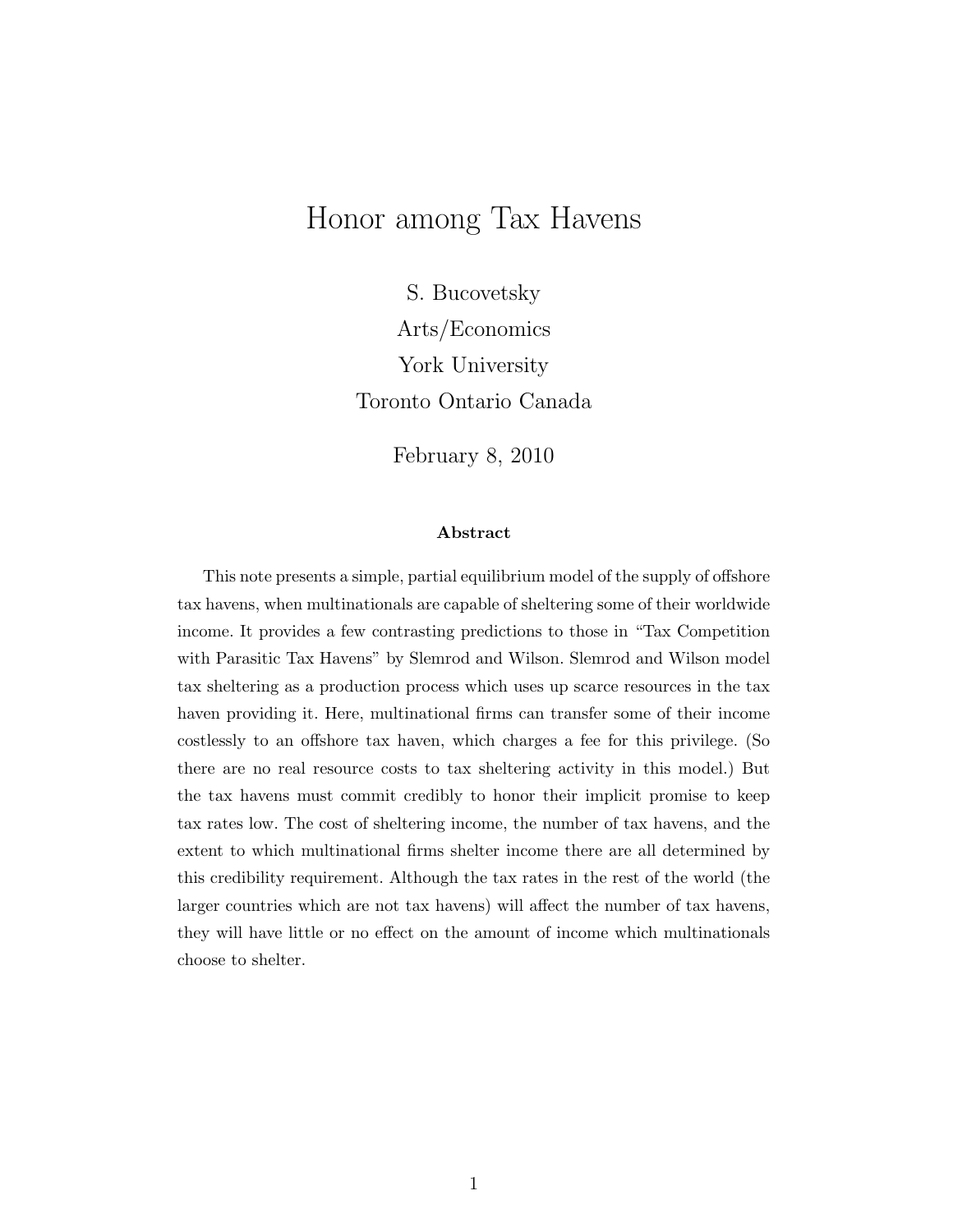# 1 Introduction

While the vast popular literature may exaggerate the allure of tropical offshore tax havens (or the perfidy of multinational firms which choose to incorporate subsidiaries there), there is no doubt that many multinational corporations use tax havens to reduce their tax payments. When the parent company is located in a country (such as Canada or Germany) which effectively allows income of foreign subsidiaries to escape all corporate taxation in the parent company's home jurisdiction, the advantages of transferring income to a tax haven are obvious. But even if the parent company's home jurisdiction uses the credit method, there are substantial advantages to transferring income to subsidiaries in low–tax jurisdictions.<sup>1</sup> Transferring income to subsidiaries in tax havens may have some (negative) real consequences on a firm's overall before–tax income, but transfer pricing, intra–company borrowing, and reallocation of ownership of patents and other sources of intangible income do seem widely used.

While the scholarly literature is growing on the nature and consequences of multinationals' use of tax havens, the literature on the decisions of countries to become tax havens is a much smaller one. Slemrod and Wilson (2009) is, to my knowledge, the only paper which analyzes formally the decisions of countries' governments whether or not to become tax havens. The purpose of this note is to specify a very different technology than that assumed by Slemrod and Wilson. Although the intellectual debt this paper owes to theirs is obvious, the modelling variation presented here may provide some testable distinctions. In particular, Slemrod and Wilson show how the supply curve of tax havens should slope up. This note provides an explanation of why that supply curve might be (almost) horizontal.

Slemrod and Wilson describe the tax havens they analyze as "parasitic" because they "sell protection from national taxation". In other words, the tax havens they describe do not levy lower taxes on capital in order to attract production. Firms, in their model, produce output (using capital and labor as inputs) in countries which are not tax havens. They purchase " 'services' that facilitate the concealment of taxable income" from tax havens. These tax havens are the sort identified in the 2000 OECD report, very small countries in which a negligible proportion of the world's output and employment is located.

I follow this interpretation of tax havens, that tax sheltering does not involve any

<sup>&</sup>lt;sup>1</sup>See Desai, Foley and Hines (2003), for example.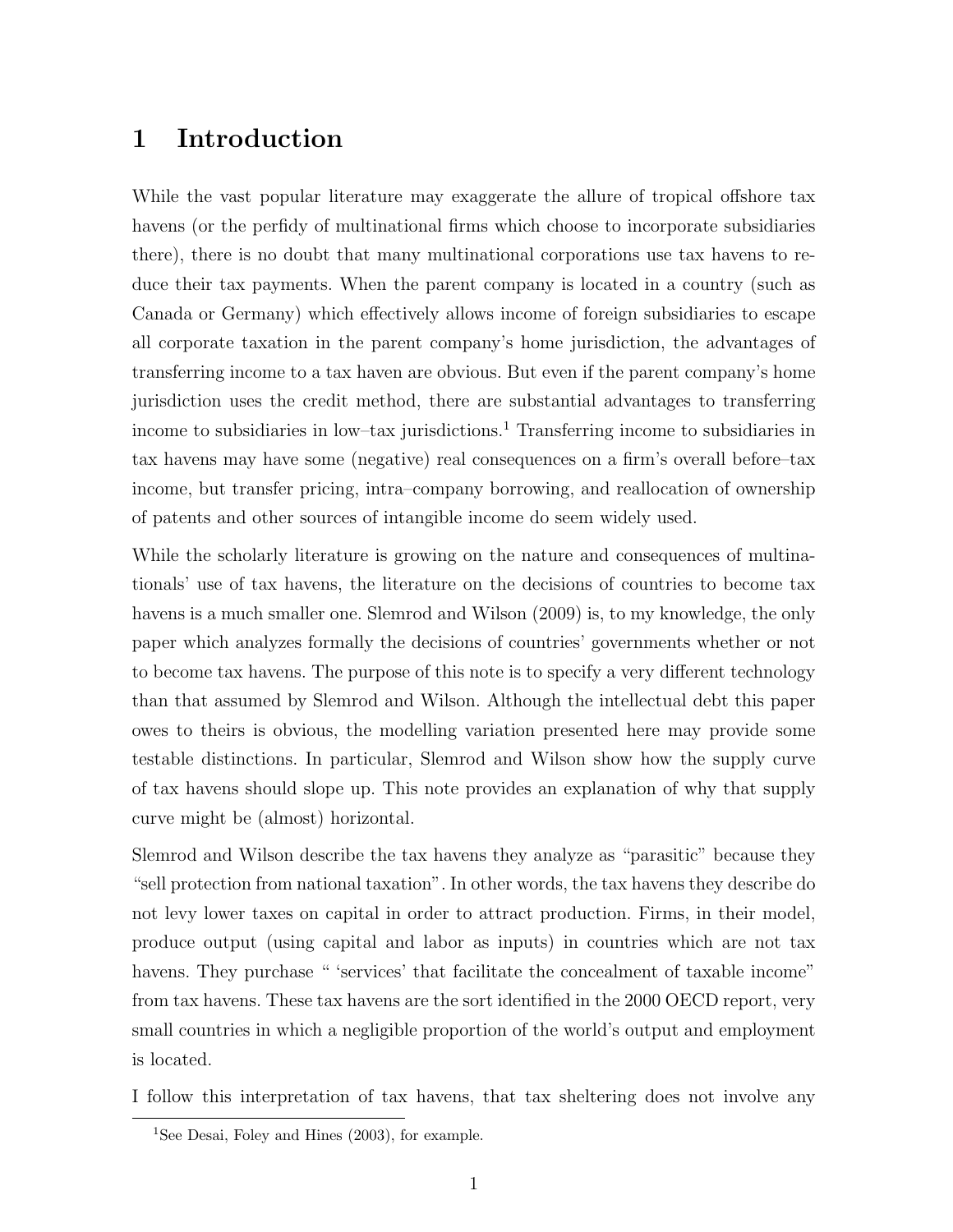movement of a firm's actual production. Use of tax havens of this sort involves purely notional transactions, in which ownership of a patent is transferred among subsidiaries, or in which a subsidiary in a high–tax country issues debt which is held by an affiliate in a tax haven. For my purposes, what is important is that assets can be moved quickly by a parent among its subsidiaries. The hostage problem a company faces with a host country government is less severe than would arise if the company built a factory.

Now the data presented by Hines (2005) show that the previous paragraphs may exaggerate the ephemeral nature of activities in tax havens. He expands somewhat the OECD's list of tax havens. In his sample, although tax havens account for less than  $1\%$ of the world's population, 5.7% of the foreign employment of subsidiaries of American– based multinationals is located there, and over 8% of the plant and equipment. However, more than  $3/4$  of this employment, and more than  $2/3$  of the investment, is concentrated in Hong Kong, Ireland, Switzerland and Singapore, entities which the OECD report did not consider tax havens. Many of the (fiercely competitive) favors granted by these 4 governments seem to be inducements for multinationals to relocate production facilities, a different sort of activity than that considered by Slemrod and Wilson.<sup>2</sup>

There are a few features of tax havens, and of the companies which use them, which I wish to emphasize :

• Tax havens peddle avoidance, not evasion. Of course, one hardly expects any government to announce overtly that it is offering illegal services for sale. But even if multinationals may not be eager to trumpet to the world the details of their tax minimization strategies, their diffidence is motivated by public relations considerations, not fear of prosecution. While the OECD report emphasized secrecy as a "harmful" practice of tax havens, tax havens still seem to be thriving in a less secretive environment. Dharmapala and Hines (2009) note that "the vast majority of the world's tax havens rely on low tax rates and other favorable tax provisions to attract investment, rather than using the prospect that local transactions will not be reported".

<sup>2</sup>Of course, these larger "semi havens" do not neglect completely opportunities for paper shifting. Ireland's favorable tax treatment of patent income has induced Microsoft [a large purveyor of proprietary software, with an inexplicable popularity in the non–academic sector] to incorporate Round Island One in Ireland. The Irish subsidiary had gross profits of \$9 billion in 2004, but is described (in Finfacts (2006)) as having a "thin roster" of employees, and as being located in a law office on a quiet street. It is this sort of tax preference which I am trying to model in this paper.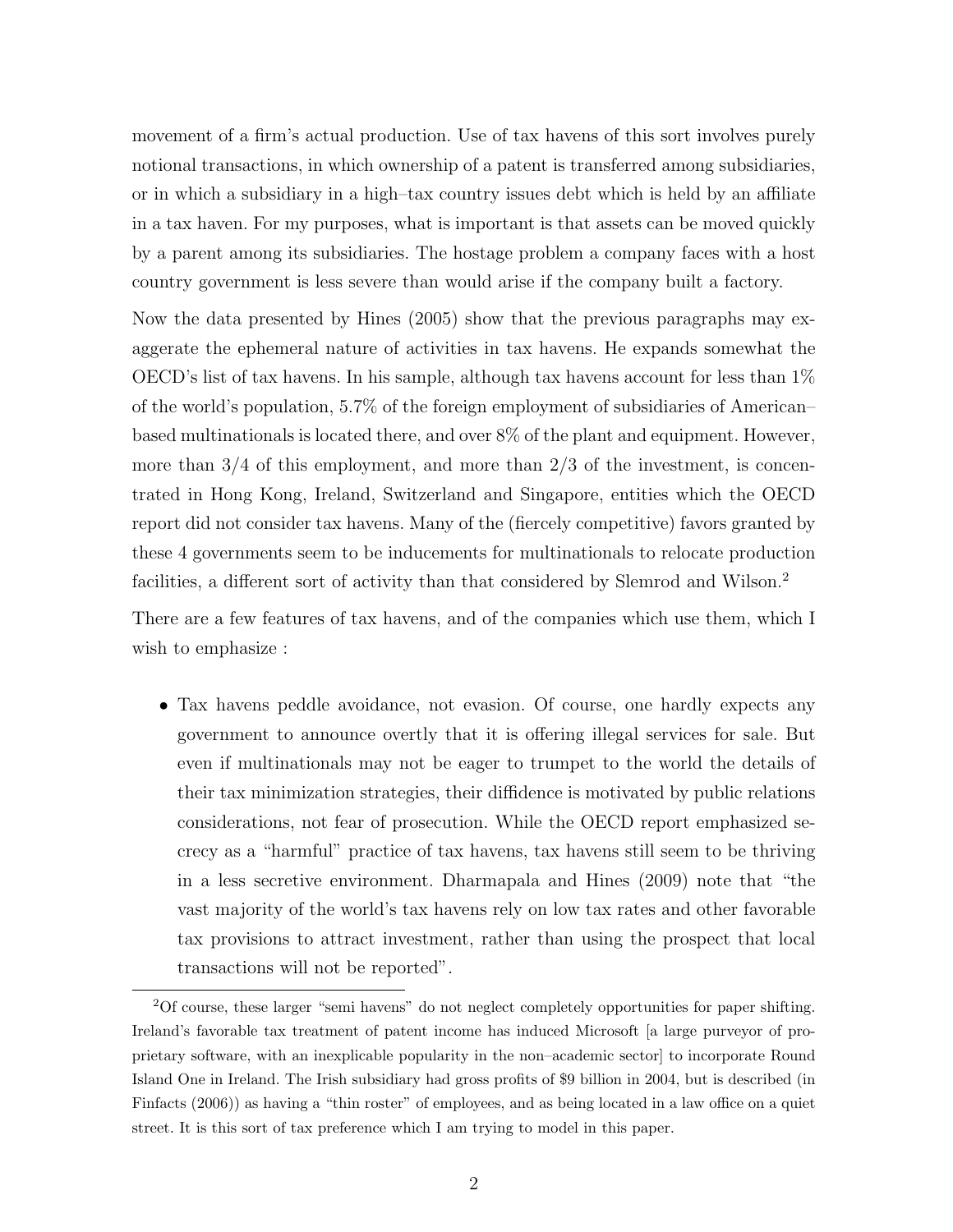Slemrod and Wilson as well consider the activities of multinationals in tax havens as tax avoidance, not tax evasion. But their tax havens provide concealment services. Concealment takes some work, and uses up some resources. In contrast, providing an address for a holding company does not require much skill or effort : the people in the tax havens in my model won't do very much.

- Tax havens often charge a flat fee for their services. Non–resident corporations in Gibraltar, for example, are exempt from all taxes on income not derived from Gibraltar and not remitted to Gibraltar. Such companies must pay a flat annual fee of 230 pounds, in addition to a one–time set–up fee of 0.5% of authorized capital. Non–resident Panamanian corporations also pay no tax on income derived from activities outside of Panama, but pay an annual corporate franchise fee of \$250. Annual licence fees in the Cayman Islands (a country with no corporate income tax at all) do vary with the corporation's capitalization, but in a stepwise fashion : \$500 for a capitalization of \$50,000 or less, \$700 for a capitalization of \$50,000 to \$2,000,000, and \$1750 for capitalization of \$2,000,000 or more. International Business Corporations in Anguilla pay a flat annual licence fee of \$230, as well as a one–shot flat set–up fee of \$750.
- The value of tax havens to a firm seems to vary considerably with the nature of the firm's business. Certainly banks and shipping companies are often cited in the popular literature as being particularly egregious beneficiaries of offshore preferences. After all, their capital is pretty mobile. A list of the 25 (of the Fortune 500) American corporations with the most subsidiaries in tax havens<sup>3</sup> includes 7 whose primary business is banking, 4 in the energy sector, 2 insurance firms and 2 engineering firms ; there are few "traditional" manufacturing firms. The Cayman Islands<sup>4</sup> hosts headquarters of  $75\%$  of the world's hedge funds, and had susbsidiaries of 47 of the world's 50 largest banks in 2001.
- Many large multinationals incorporate many subsidiaries in tax havens. Enron, in its (brief) heyday, was perhaps an extreme example, with 882 different subsidiaries incorporated in tax havens. The vast majority of those were incorporated in the same country (the Cayman Islands), but Enron did use many different tax havens.

<sup>3</sup>Citizenworks (2004)

<sup>4</sup> Institutional Investor (2006), HSBC (2001)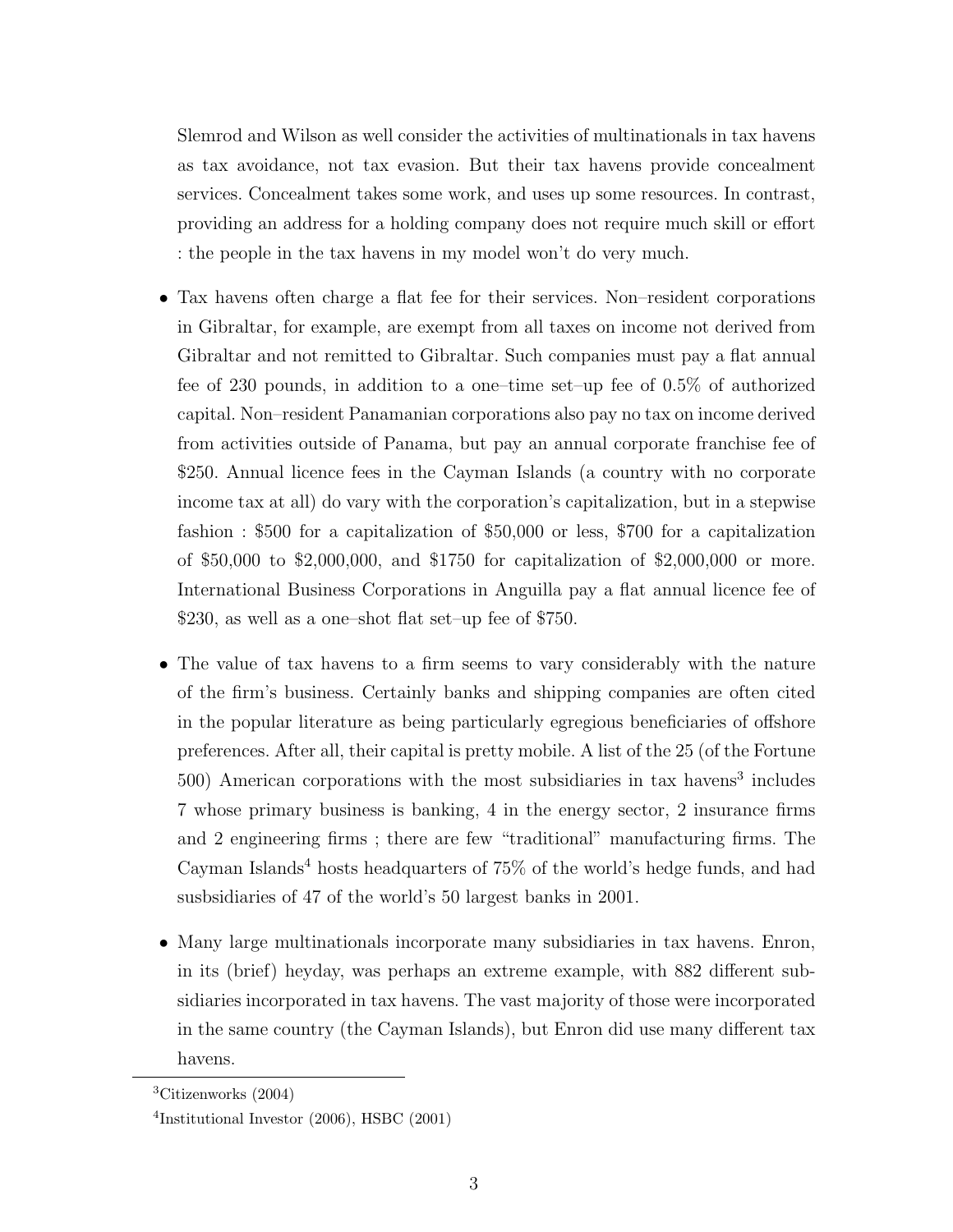While the practice of incorporating many subsidiaries in the same tax haven will not be addressed in this paper, the tendency to locate in several different tax havens will play an important role. It will be argued below that use of multiple tax havens will help provide insurance against tax–haven–specific risk. Desai, Foley and Hines (2003) show that use of several different tax havens may be necessary to minimize tax liabilities when the parent company's country uses the credit system. But insurance may be another motivation. Canada uses an exemption system, and each of the 5 major Canadian chartered banks has wholly–owned subsidiaries in 4 or more different tax havens.

• Despite the absence of tangible hostages, tax havens are perceived as somewhat risky. Perhaps the most compelling evidence on the perceived risk of offshore tax havens is provided by Dharmapala and Hines (2009), in which the quality of government has a significant positive impact on the probability of a country becoming a tax haven. Certainly these findings are consistent with the tax havens' own perceptions. Literature selling the services of tax havens (whether produced by government agencies or by private intermediaries) places a heavy emphasis on government stability and commitment.

In the model developed below, two different types of confiscation risk will be identified. One is an exogenous risk of regime shift. This risk is determined by factors out of the control of the current government of the tax haven, which would correspond to the measures used in Dharmapala and Hines. The other is the risk that the current government may choose to confiscate. In the model, firms will locate in a tax haven only if the current government can commit credibly not to confiscate while it is in power. The annual fee charged to shelter income will turn out to provide such a commitment, in the equilibrium considered.

# 2 The Model : Timing

At the beginning of each period countries' governments are assumed to choose whether to be tax havens, or "normal countries". Then normal countries choose their capital tax rates, simultaneously and non–cooperatively, and tax havens choose the annual fee which they will charge for incorporation. These fees are also chosen simultaneously and non–cooperatively. Each multinational firm then decides whether to incorporate any subsidiaries in tax havens, and how many subsidiaries to incorporate. After the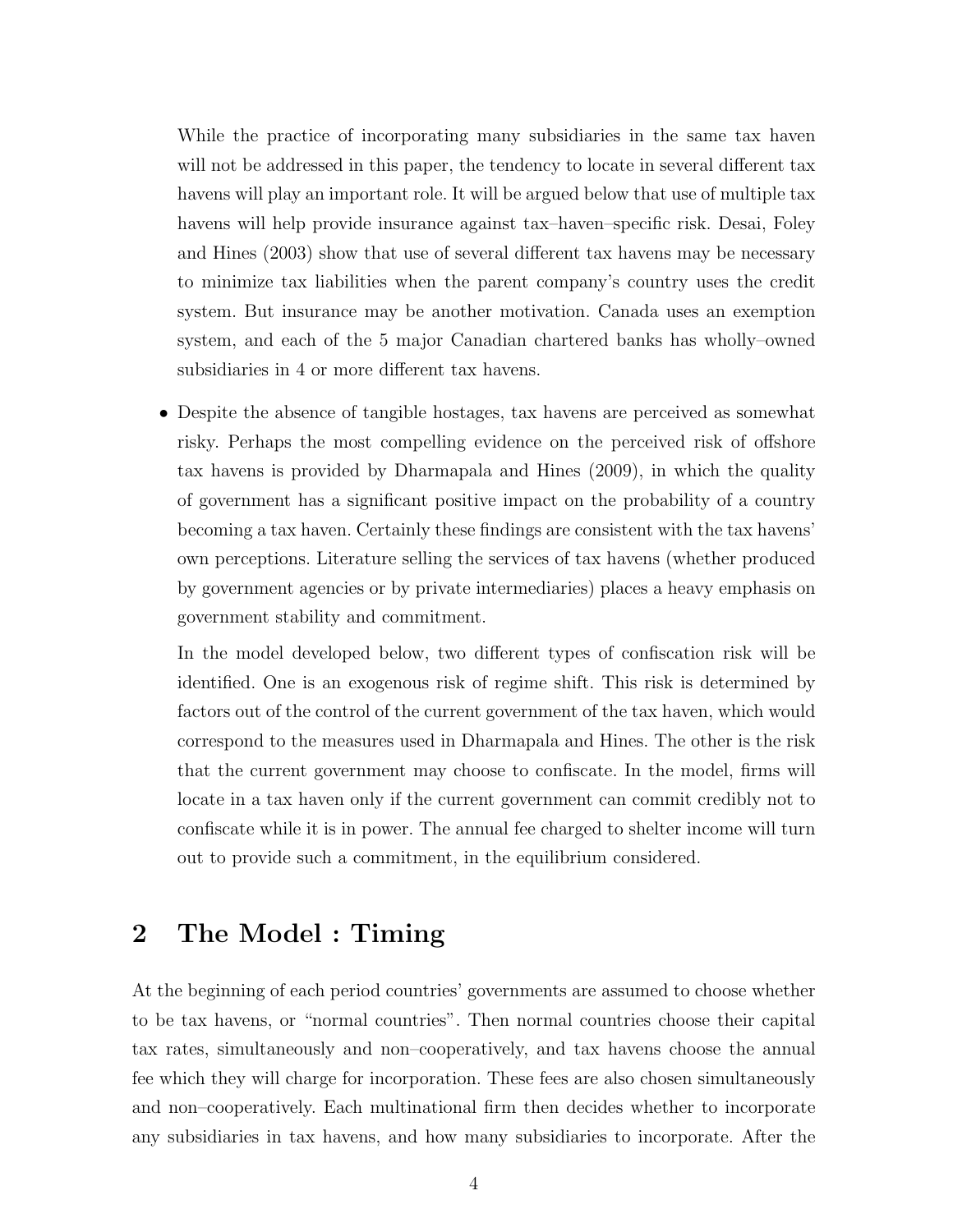multinational corporations have all made their tax sheltering decisions, and paid their fees to the tax havens' governments, the tax havens' governments then get to decide (simultaneously and non–cooperatively) whether to remain tax havens, or to renege on their commitment and try and expropriate rents from firms which have chosen to incorporate subsidiaries. Finally, nature moves : with some small positive probability, the tax sheltering arrangement in any tax haven will collapse. This exogenous, low– probability event can be viewed as a change of government.

The usual requirement of sub–game perfectness is imposed. Governments anticipate correctly the equilibrium tax rates, and the equilibrium annual fees for incorporation, when they make their decision whether or not to become tax havens. They anticipate firms' responses when they choose their annual fees (if they have chosen to become tax havens). Firms, when they choose whether and where to shelter income, anticipate the subsequent behavior of tax havens' governments : they will only choose to incorporate in a tax haven if they anticipate that the government of that tax haven will find it in its own interest to remain a tax haven.

All agents are risk neutral. In particular, firms care about the expected reduction in their annual global tax liabilities when they make their tax sheltering choices.

# 3 The Model : Technology

I assume that the amount of annual taxable income which a firm may be able to shelter is given. This amount, denoted z, will vary among firms. It depends on the size and profitability of the firm, and of the nature of the firm's business. Firms in industries in which a large fraction of the assets are mobile, or in which a large fraction of the costs are intangible, will tends to have higher values for z, other things equal. The amount of income a firm can shelter in a tax haven depends as well on the nature of its home country's tax treaties, but here I will be assuming that all countries in the rest of the world are identical in this respect.

The distribution function  $F(z)$  of firms' income which can be sheltered will be assumed to have no mass points, and to be continuously differentiable.

The effective corporate income tax rate in the rest of the world will be denoted  $\tau$ . will assume that this tax rate is the same in all countries in the rest of the world. If no country is large enough to have a non–trivial effect on the world net return to capital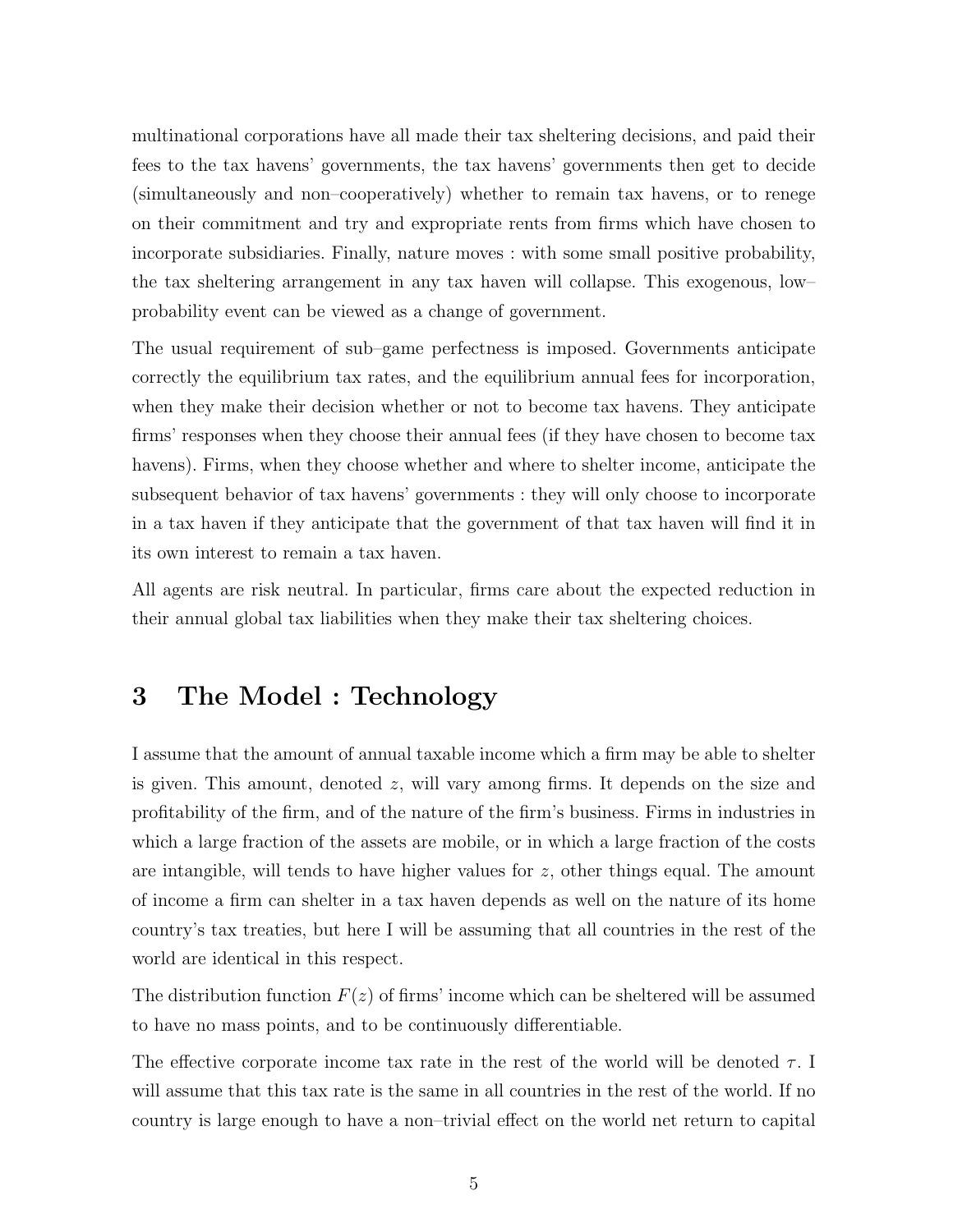— and if countries are identical in all other respects except for population — this will be the case in equilibrium.

A multinational can avoid paying taxes on its "shelterable" income z by incorporating a subsidiary in a tax haven. I assume that each tax haven chooses to charge a flat fee for the privilege of incorporation of a subsidiary. Let  $x_i$  denote the annual fee chosen in tax haven  $i$ . If the multinational were to incorporate a subsidiary in tax haven  $i$  (and in no other tax havens), and if there were no risk of the tax haven's policy changing, then the firm would gain

$$
\tau z - x_i
$$

by this strategy.

As mentioned in the previous section, I assume that there is a small positive probability that any tax haven's tax sheltering regime will collapse. I assume that this exogenous probability is the same in each tax haven, and denote the probability by  $\gamma$ .

There are no fixed assets invested in any tax haven which can be confiscated. The worst that can happen to a multinational with a single subsidiary in a tax haven is that it loses the opportunity to shelter income. If the regime in the tax haven collapses, the multinational is assumed to be unable to avoid any of its (home country) tax liabilities.

Thus, if the mulitnantional incorporates a subsidiary (only) in tax haven  $i$ , its expected gain from the strategy is

$$
(1-\gamma)\tau z - x_i
$$

If a multinational's shelterable income  $z$  is so low that the above expression is negative for all tax havens, then it will choose not to shelter any income.

If  $x_1$  is the lowest incorporation fee, among all tax havens which can credibly commit not to renege on their promises, then the proportion of firms which choose to incorporate at least one subsidiary in a tax haven is

$$
1-F(z_1)
$$

where

$$
z_1(x_1) \equiv \frac{x_1}{(1 - \gamma)\tau} \tag{1}
$$

The probability  $\gamma$  that the firm's tax avoidance strategy will fail is assumed to capture events which are beyond the control of the tax haven's current government. The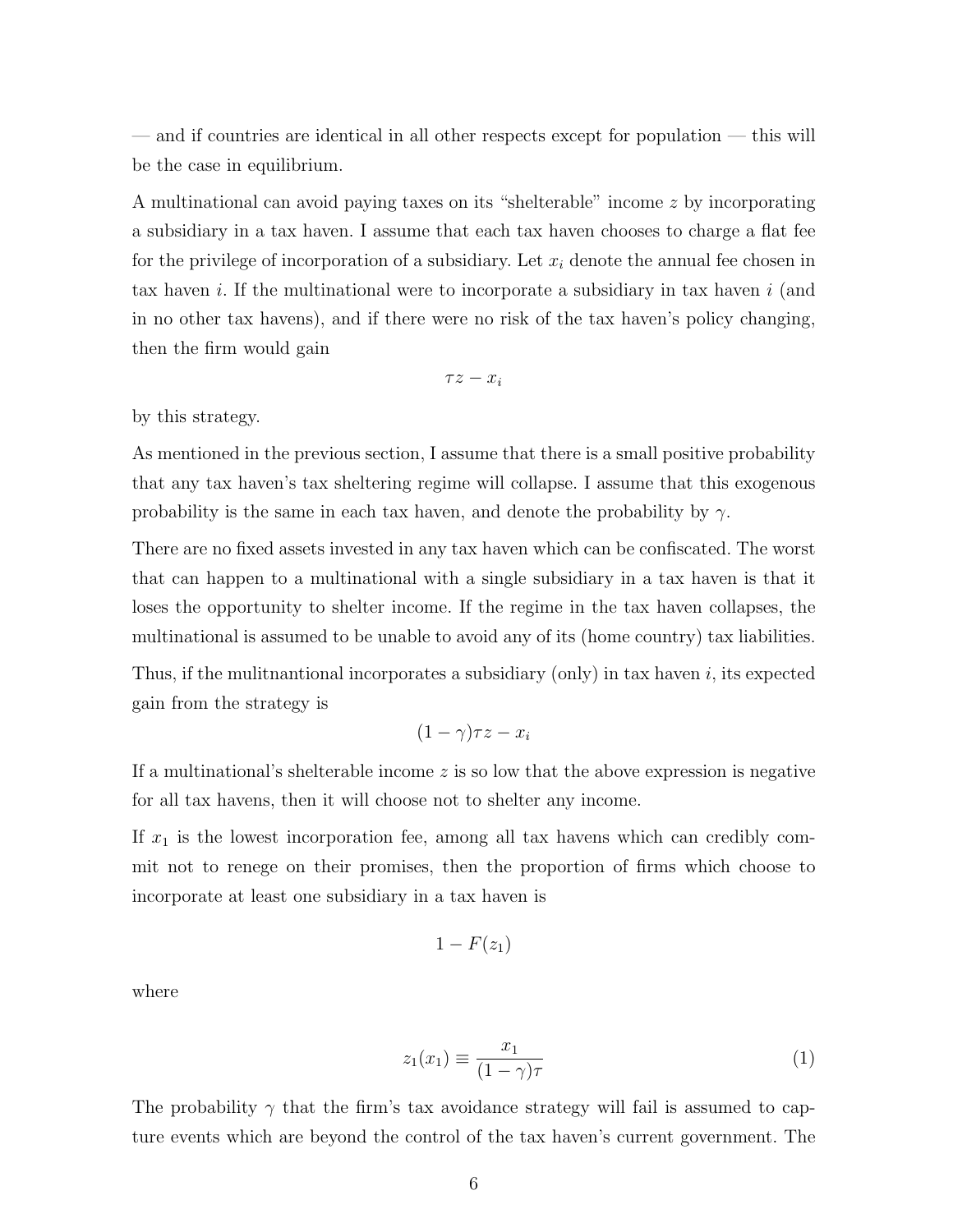tax haven's government takes  $\gamma$  as given. However, it can alter the rules itself. After subsidiaries have been incorporated, the tax haven's administrators can choose to tax, or confiscate, the earnings which have been allocated to the offshore entity. The maximum that the tax haven can confiscate from a firm is the tax liability  $\tau z$  which the firm would have paid in its home country. Presumably, a multinational firm with mobile assets in an offshore subsidiary can simply repatriate the assets to the home country should the offshore government's policies change. These are paper assets, not physical investment.

But a large multinational can do better yet to protect itself against an exogenous regime shift in a tax haven. If it establishes subsidiaries in 2 different tax havens, then it can transfer assets from one tax haven to another. If the probability  $\gamma$  of (exogenous) failure of tax avoidance is independent across tax havens, and if both tax haven 1 and tax haven 2 commit credibly not to confiscate, the firm will gain

$$
(1 - \gamma^2)\tau z - x_1 - x_2
$$

through incorporation of 2 subsidiaries, one in each of tax havens 1 and 2. It will thus choose to incorporate a second subsidiary if  $(1 - \gamma^2)\tau z - x_1 - x_2 > (1 - \gamma)\tau z - x_i$ . So all firms with earnings  $z_2$  of more will choose to incorporate 2 or more entities, where

$$
z_2(x_2) \equiv \frac{x_2}{\gamma (1 - \gamma)\tau} \tag{2}
$$

The higher the firm's shelterable earnings, the more subsisidries it chooses to incorporate. All firms with shelterable earnings between  $z_j$  and  $z_{j+1}$  will incorporate subsidiaries in  $j$  different tax havens, where

$$
x_j(x_j) \equiv \frac{x_j}{\gamma (1 - \gamma)^{j-1} \tau} \tag{3}
$$

and where the tax havens are numbered in increasing order of their annual fees.

If the tax havens can all commit credibly not to confiscate, firms will all prefer to locate in the tax haven with the lowest annual fee. If tax haven 1 has strictly the lowest annual fee among all credible tax havens, then it will host subsidiaries of a proportion  $(1 - F(z_1))$  of the multinationals. If several tax havens charge exactly the same annual fee, then I assume that they each get an equal share of the multinationals. In particular, if there are n tax havens in total, all charging the same annual fee  $x$ , then each will get a fraction  $j/n$  of the multinational firms of type z, if  $z_j < z < z_{j+1}$ .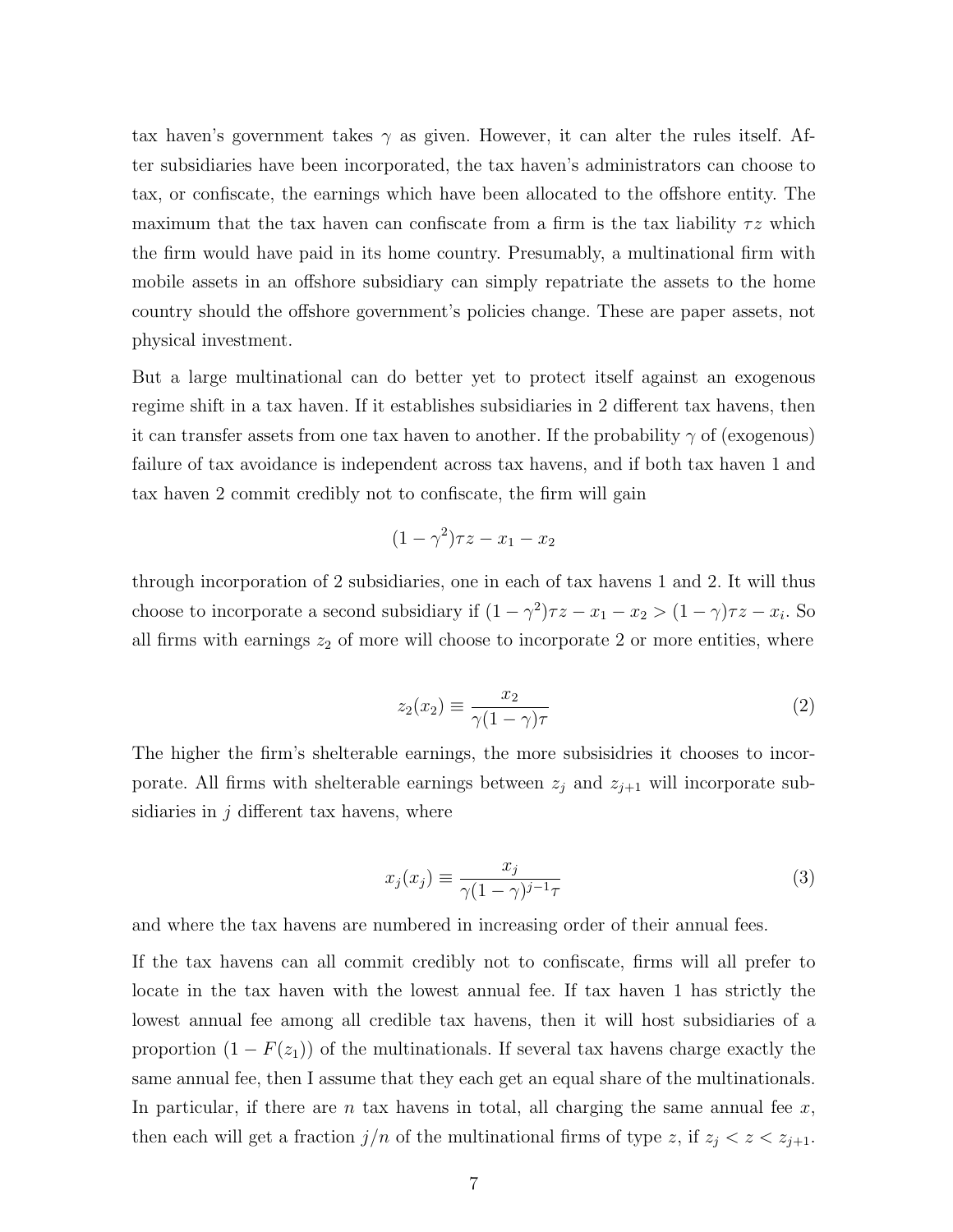# 4 The Incentives to Confiscate

Now consider the choice of annual fee  $y$  by some individual tax haven, if all other tax havens which have chosen to levy an annual incorporation fee of  $x$ , and if all the other tax havens can commit credibly not to confiscate. If the tax haven undercuts the others by choosing  $y \leq x$ , then presumably each multinational firm would prefer to shelter its income in this lower–cost tax haven, rather than in one of the other tax havens, which levy a higher annual fee. The only multinationals which would choose to incorporate a subsidiary in one of the higher–price tax havens (charging  $x > y$ ) will be those who have chosen to protect themselves against the (exogenous) risk of confiscation by incorporating subsidiaries in two or more different jurisdictions.

So if the tax haven in question chooses an annual fee of  $y < x$ , then all multinationals for which  $z_1(y) < z < z_2(x)$  will locate a single subsidiary in the lowest-priced tax haven ; the multinationals which have higher earnings to shelter will also incorporate in one or more other tax havens.

What would happen if the low–cost tax haven chose to renege on its implicit commitment to shelter income? The most income which it could confiscate (in a year) from a firm of type z is  $\tau z$ ; were it to choose a higher tax rate, then the multinational could transfer all earnings to the parent company's (high–tax) home jurisdiction. It can confiscate this income only from firms for which  $z_1(y) < z < z_2(x)$ , since firms for which  $z > z_2(x)$  have incorporated at least one subsidiary in another tax haven to which they can costlessly transfer all their income. Therefore, the amount of income which the tax haven could confiscate is

$$
\tau N \int_{z_1(y)}^{z_2(x)} z dF(z)
$$

where  $N$  is the total number of multinational firms.

If the tax haven were to renege on its commitment to low taxes, it would certainly lose some credibility. It would lose its revenues

$$
y(1 - F(z_1(y)))N
$$

from its incorporation fees, in future years, as long the bad reputation it has earned persists. Implicit in this formulation is that a bad reputation precludes any investment : reneging on a commitment loses not only the possibility of acting as a tax haven, but dissuades all foreign investors from physical investment in the country, so that its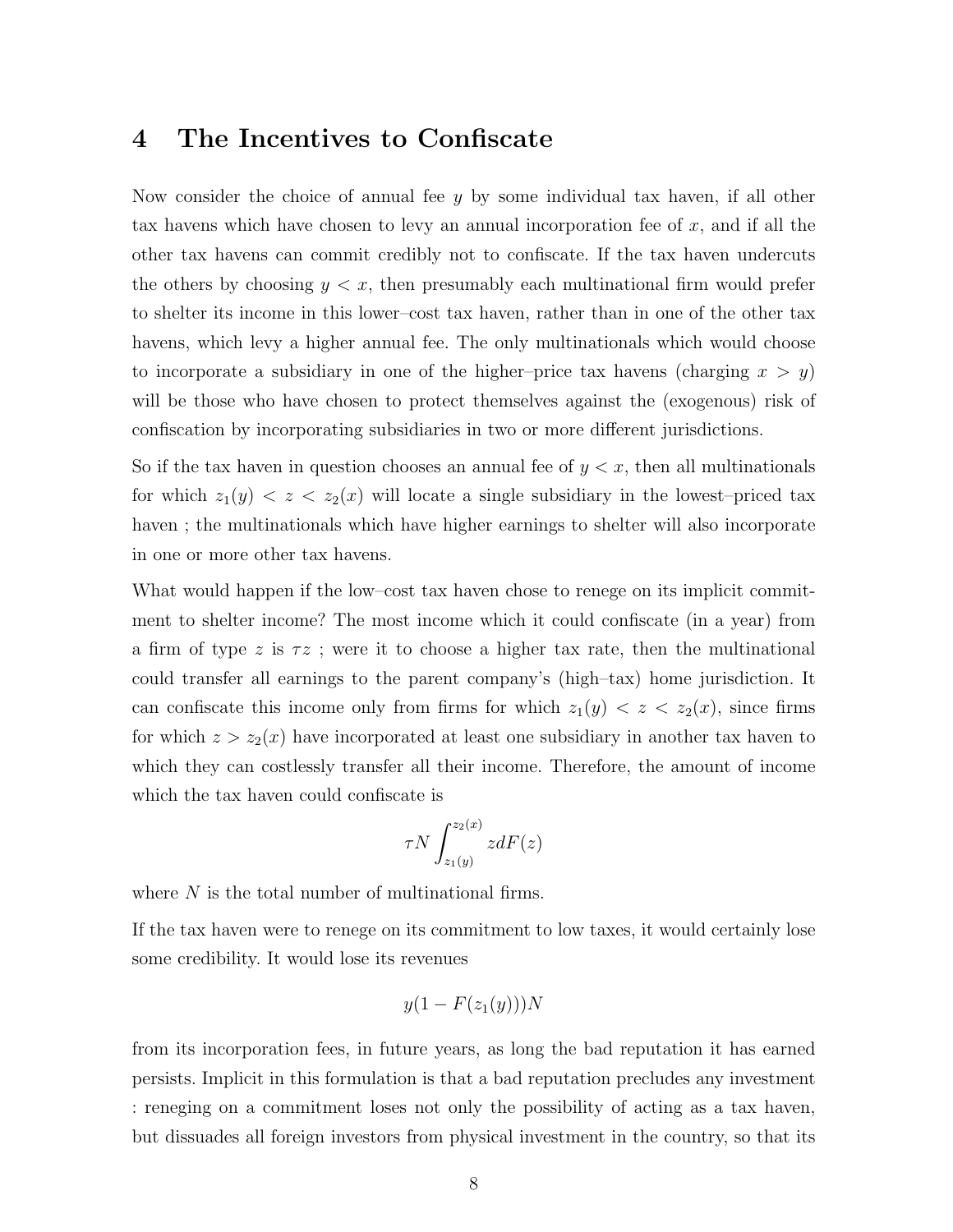government gets no revenue from any foreign investment. <sup>5</sup> Let  $\delta$  be the rate at which the country discounts this future income. It will be assumed that

$$
\delta = \zeta + \gamma \tag{4}
$$

where  $\zeta > 0$ . If a bad reputation lasted forever,  $\zeta$  would be the rate at which the tax haven's government discounted future income.

The tax haven will wish to confiscate the income of multinational subsidiaries, once it has received their annual fees, if

$$
N[\tau \int_{z_1(y)}^{z_2(x)} z dF(z) - \frac{1}{\delta} y(1 - F(z_1(y))] > 0
$$

Of course, if this condition holds, no firm will be willing to incorporate an entity there, since the tax haven's government cannot commit credibly to keeping its taxes low. In order to attract any business, the tax haven must set its annual fee  $y$  such that

$$
\delta \tau \int_{z_1(y)}^{z_2(x)} z dF(z) - y(1 - F(z_1(y))) \le 0
$$
\n(5)

Why might high annual fees serve as a guarantee of the tax haven's government's commitment not to confiscate? The basic reasoning is not subtle : higher fees mean that the opportunity cost of confiscation (foregone future fees) is higher. This is the same reasoning, for example, as the argument that higher salaries for politicians may discourage corruption, if there is some chance that corruption leads to detection, and that detection leads to defeat at the polls.

So if y were very low, and expected to stay very low, then the opportunity cost  $y(1 F(z_1(y))$  of confiscation would also be low.

However, there are some complications here. Since multinationals choose whether or not to incorporate subsidiaries in the tax haven, lowering the fee y encourages more multinationals to locate in the tax haven. That means more money to confiscate, but it also means more foregone fees as a consequence of being seen to renege. This effect of  $z_1$ 

<sup>&</sup>lt;sup>5</sup>The fact that the country is choosing to be a tax haven means that it would earn more revenue from these fees than from choosing to be an "ordinary" country which taxes corporate earnings at the rate  $\tau$ . The assumption that reneging on an agreement to shelter income will scare off all investment means that the future registration fees are the opportunity cost of confiscation.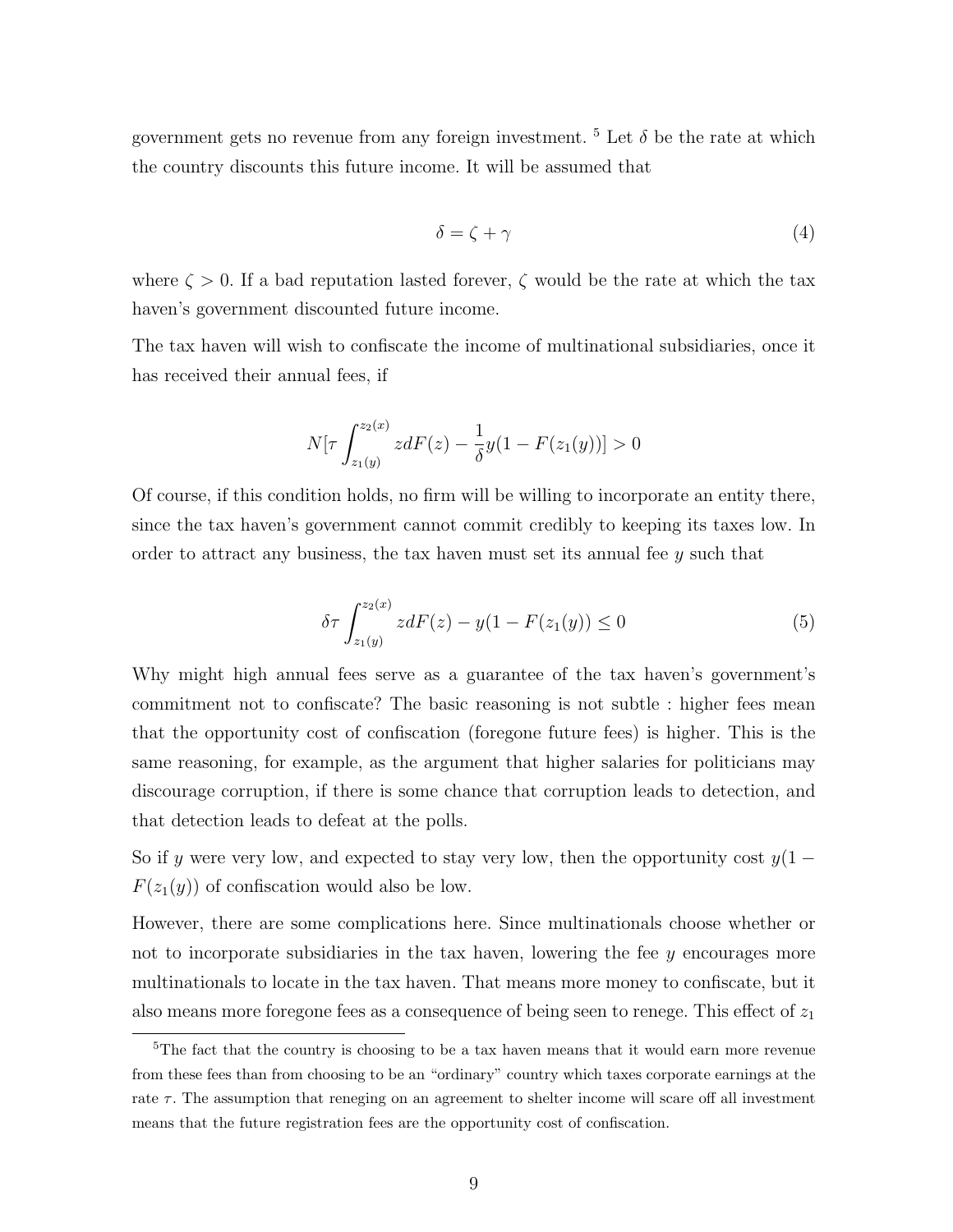on the left side of inequality (5) has two terms, one of each sign. But the overall effect certainly can be positive, for example if the discount factor  $\delta$  is less than  $1 - \gamma$ . The marginal firms, of type  $z_1$  pay the same fees as any other firm, but have fewer assets. Therefore, a fall in this margin makes confiscation less attractive, at least relatively speaking, since the marginal firms offer more in annual fees than they do in taxable income to confiscate.

As well, the incentive of a tax haven to confiscate depends on the fees in the other tax havens. The tax haven with the lowest fee can only confiscate from firms which have not insured themselves by incorporating in other tax havens. Lower fees elsewhere make this insurance cheaper, and thus reduce the temptation of confiscation, since there are fewer firms vulnerable to confiscation.

Given that

$$
z_1(y) = \frac{y}{(1 - \gamma)\tau}
$$

condition (5) can be written with the threshold level of earnings  $z_1$  as the tax haven's choice variable : it can commit not to confiscate only if the threshold level  $z_1$  is such that

$$
\Psi(z_1; z_2) \equiv \delta \int_{z_1}^{z_2} z dF(z) - (1 - \gamma) z_1 (1 - F(z_1)) \le 0 \tag{6}
$$

Now if  $z_2 > 0$ , and if  $F(z_2) < 1$ , then

$$
\Psi(0; z_2) > 0 > \Psi(z_2; z_2)
$$
\n(7)

so that, for any  $z_2 > 0$ , there must be a minimum value of  $z_1 > 0$  for which  $\Psi(z_1, z_2) = 0$ , and for which  $\Psi(z; z_2) > 0$  for all  $0 \leq z < z_1$ . This minimal  $z_1$  defines the lowest plausible fee y which the tax haven can levy, given that all the other tax havens are charging an annual fee of x; any  $y < (1 - \gamma)\tau z_1$  would be so low a fee that the tax haven would not want to honor its commitment to shelter multinationals' income, and would prefer to forego any future fees by raising its taxes after firms had chosen to incorporate for the year.

Let  $z_1^r(z_2)$  denote this minimum value, that is the lowest value of  $z_1$  for which  $\Psi(z_1; z_2)$ is non–positive.

The equilibrium proposed here is one in which all tax havens have the same fee, and in which no tax haven chooses to confiscate. A common fee  $x^*$ , levied by all  $n$  tax havens,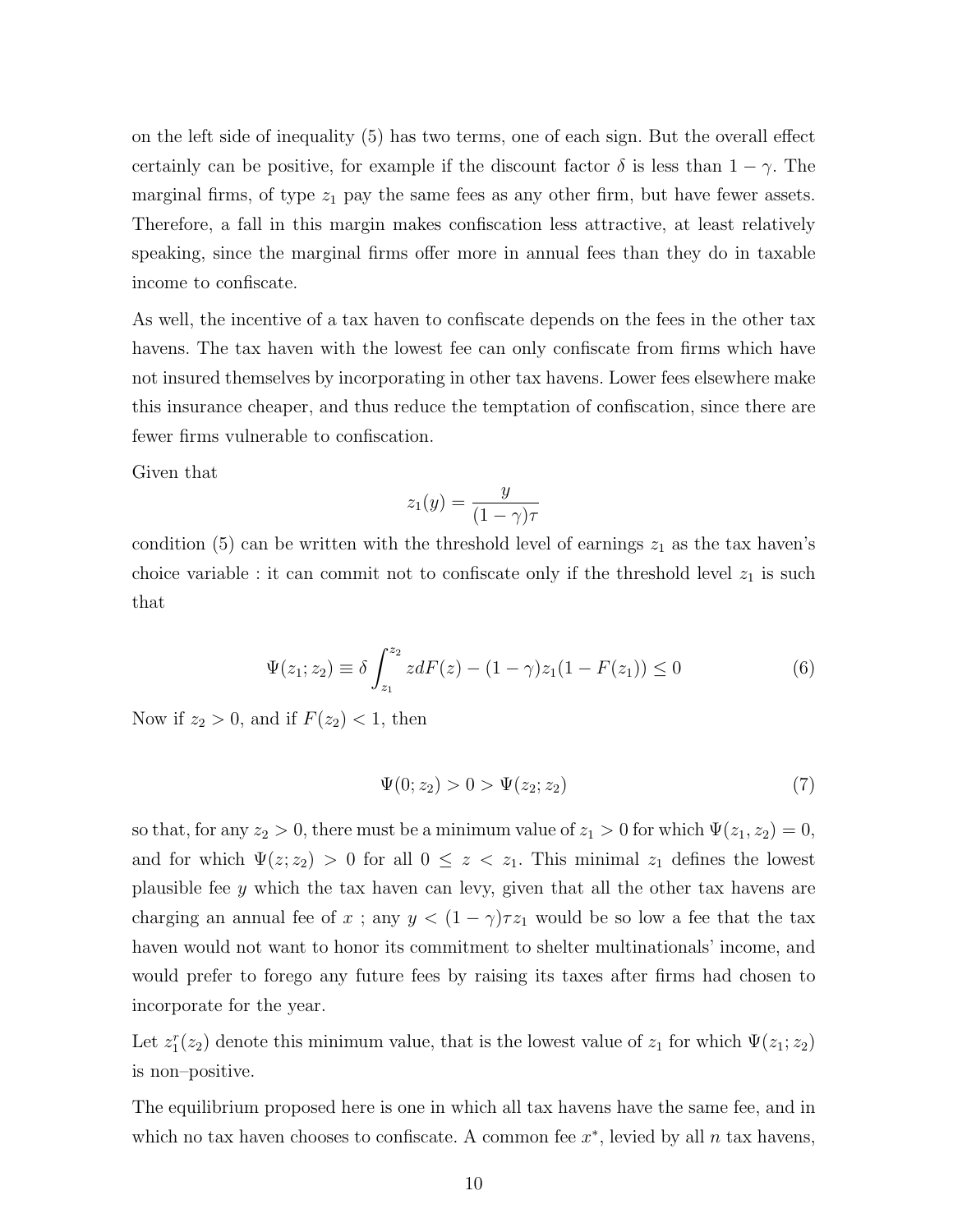will form such an equilibrium if

 $(i)$  no tax haven can lower its fee below  $x^*$  without losing its commitment not to confiscate

 $(ii)$  no tax haven wishes to raise its fee above  $x^*$  (thereby attracting only multinationals who have chosen to insure themselvs by incorporating in more than one tax haven)

The first property of the equilibrium, the credibility of commitment, is the one to which the most attention will be paid. For a fee  $x^*$  define the threshold income levels

$$
z_1^* \equiv z_1(x^*) = \frac{x^*}{(1 - \gamma)\tau}
$$

$$
z_2^* \equiv z_2(x^*) = \frac{x^*}{\gamma(1 - \gamma)\tau}
$$

Then, property (i) of the equilibrium will hold if and only if

$$
z_1^r(z_2^*) = z_1^* = \gamma z_2^* \tag{8}
$$

In general, such an equilibrium  $z_2$  may not exist. For some distributions of firms' earnings (and some values of  $\gamma$  and  $\delta$ ), it may be the case that  $z_1^r(z_2) < \gamma z_2$  for all  $z_2 > 0$ . In other cases, the minimum credible value  $z_1^r(z_2)$  may not be a continuous function of  $z_2$ .

#### 5 Existence of An Equilibrium Registration Fee

Consider first property  $(ii)$  of the equilibrium, that no tax haven wants to raise its annual fee above the common level  $x^*$ .

If there are  $n$  tax havens, each charging an annual fee of  $x^*$ , and each credibly committed not to confiscate, what business could another tax haven attract if it charged an annual fee of  $y > x$ ? Multinationals would all choose to incorporate subsidiaries first in the tax havens with the lower fees, since the tax havens are otherwise identical. The only reason a firm would incorporate in the higher–fee tax haven would be as insurance against regime collapse. And if there were  $n$  tax havens charging a fee of  $x^*$ , a multinational would choose to incorporate in a tax haven charging  $y > x^*$  only if had already chosen to incorporate in each of the n lower–fee tax havens.

That is, only firms whose shelterable income was  $z_{n+1}^*$  or greater would incorporate a subsidiary in the higher–priced tax haven. If there were no firms with income that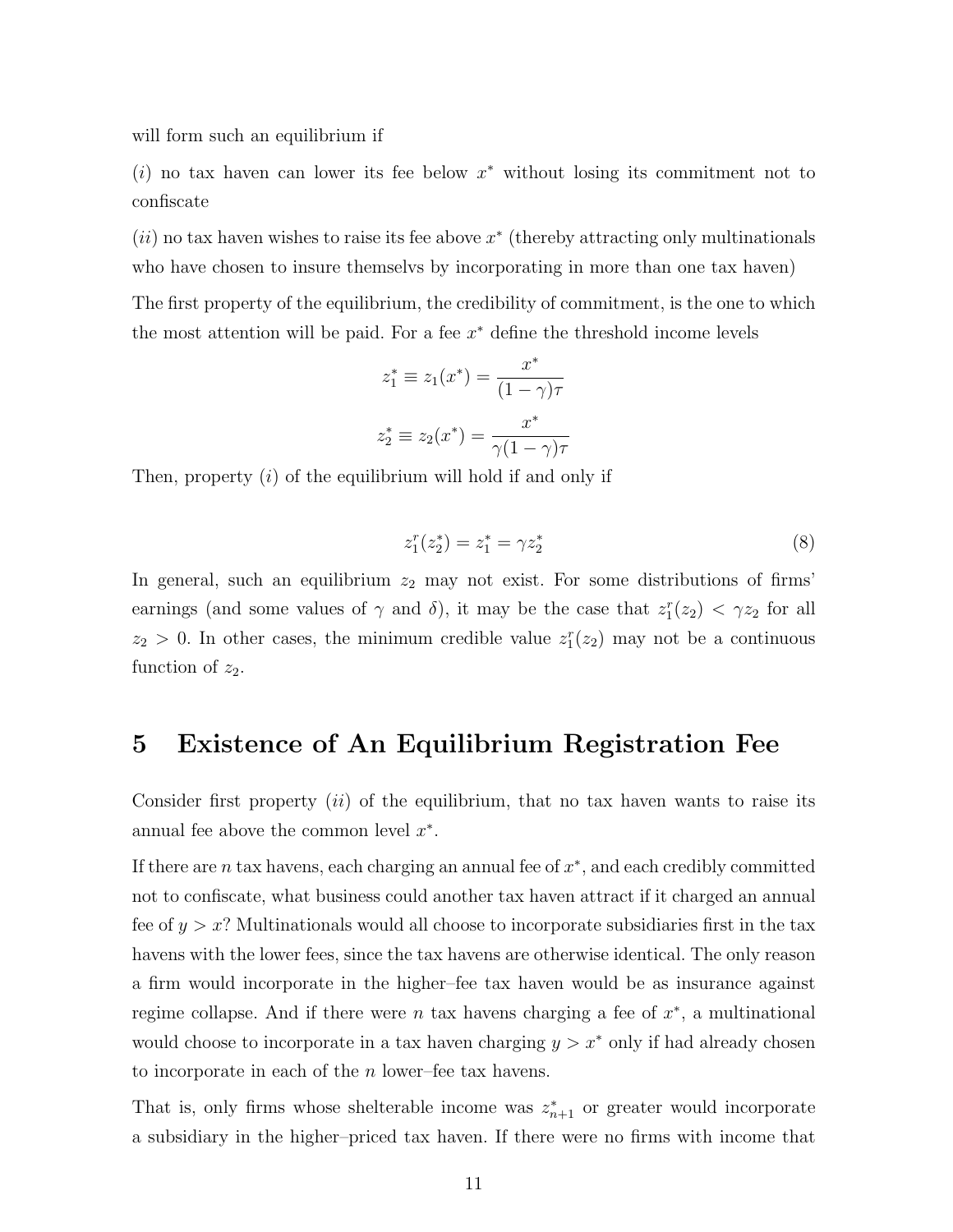high, then there could be no profitable deviation upward from a fee of  $x$ . Thus the following condition is sufficient to ensure that property  $(ii)$  of an equilibrium will be satisfied when  $n$  tax havens each charge an annual fee of  $x^*$ .

**CONDITION** The distribution of shelterable income  $F(\cdot)$  has finite support  $[0, Z]$ , and the number of tax havens n and the annual fee they charge  $x^*$  are large enough so that

$$
\frac{x^*}{\gamma^n (1-\gamma)\tau} > Z
$$

Of course this condition is expressed in terms of the equilibrium annual fee, and the number of countries which choose to become tax havens, both of which are endogenous. But it will be assumed from here on that this condition is satisfied at any equilibrium. If it were not satisfied at some  $(x^*, n)$  which satisfied the other equilibrium conditions, then there would exist an equilibrium in which there were two or more types of tax havens, with the higher–priced havens attracting only the subsidiaries of a few large firms, which had already exhausted all of the low–priced opportunities for incorporation of tax havens.

The remainder of this section is devoted to demonstrating that property  $(i)$  of an equilibrium, that no tax haven can credibly lower its fee, can be satisfied. First a special case.

**Proposition 1** If the distribution  $F(\cdot)$  of firms' earnings which can be sheltered is uniform over some interval  $[0, Z]$ , then an equilibrium must exist if (and only if), the reputation effects are small enough such that

$$
\delta(1+\gamma) \ge 2\gamma(1-\gamma) \tag{9}
$$

#### Proof. See the appendix

Condition (9) must hold if the probability of exogenous regime shift is sufficiently small. The following proposition shows that, for a fairly broad class of distributions, if this probability is small enough, then there must exist an equilibrium, with particular comparative static properties.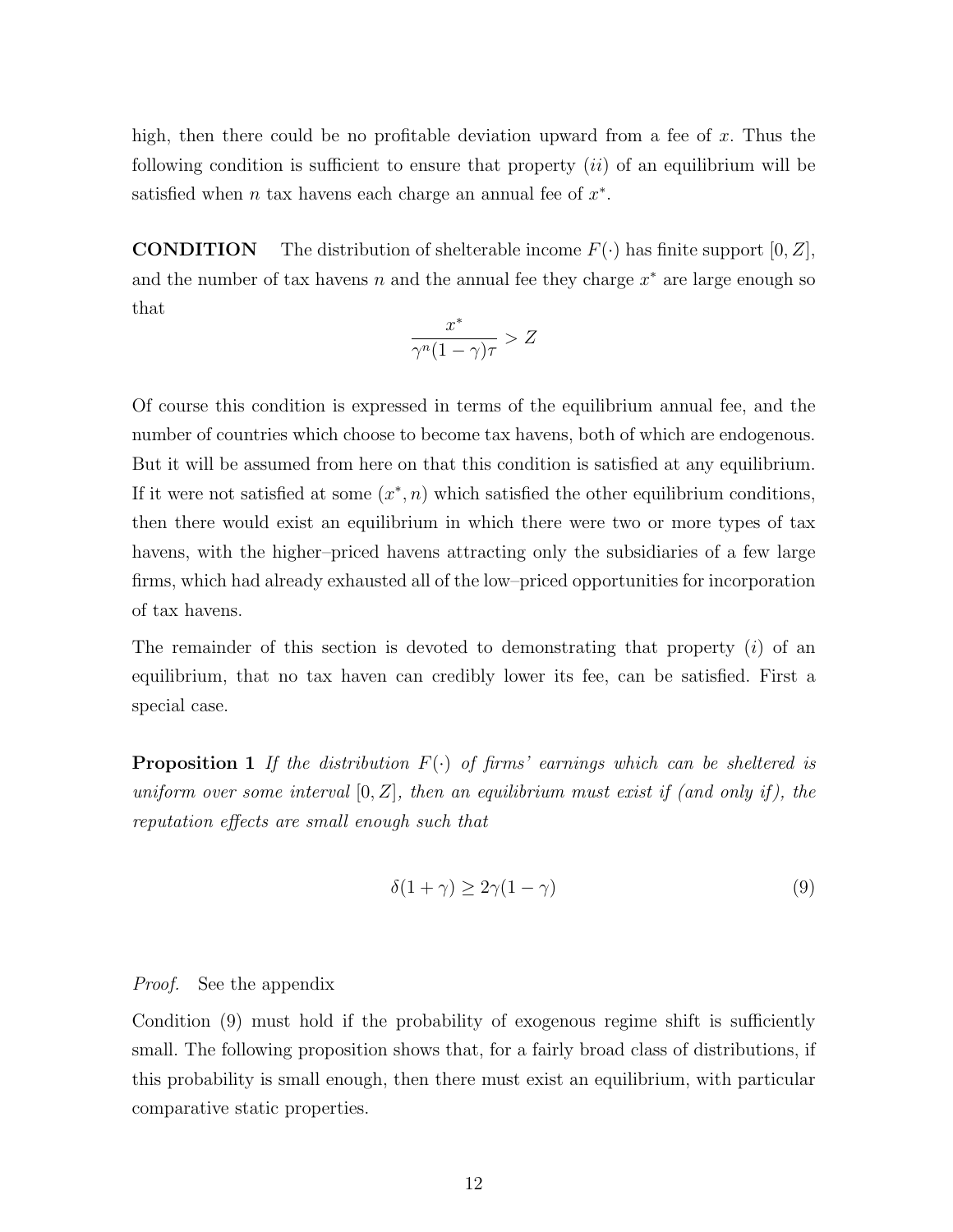**Proposition 2** Suppose that the distribution  $F(\cdot)$  of firms' earnings which can be sheltered has the following two properties :

a the distribution has finite support  $[0, Z]$ 

$$
b \lim_{z \to 0} z f(z) = 0
$$

Then if the exogenous probability  $\gamma$  of removal of tax shelter status is sufficiently small, so that

$$
\delta \bar{z} \ge \gamma (1 - \gamma) Z \tag{10}
$$

(where  $\bar{z}$  is the mean level of shelterable income among all multinational firms), there must exist an equilibrium, at which the "minimum credible fee" function  $z_1^r(z_2)$  cuts the curve  $z_1 = \gamma z_2$  from below.

*Proof.* See the appendix.

Figure 1 illustrates the reaction curve  $z_1^r(z_2)$  and its intersection with the curve  $z_1 = \gamma z_2$ (using the parameter values of the example of section 9 below).

Condition (10) is a sufficient condition, not a necessary one. But the previous proposition contained a necessary and sufficient condition, for the case of a uniform distribution.<sup>6</sup>

What happens if the parameters are such that the conditions of Proposition (2) do not hold? Then there may not exist an equilibrium in which all tax havens charge the same fee. That will certainly be the case if the distribution is uniform, and condition (9) is not satisfied, or if the distribution is exponential (for any parameter values), for example.

The equilibrium existence issue in these cases is not a new one. It would probably not surprise M. Bertrand, were he still alive. Firms here are assumed to regard all tax havens as perfect substitutes for each other, provided the probability of confiscation is the same in all of them. Tax havens are assumed to set their annual fees non–cooperatively. That means that the usual undercutting problem, in price competition among perfect substitutes, arises. Were there no problem in commitment not to confiscate, one tax haven can attract each firm's first offshore subsidiary, simply by undercutting all of the other tax havens slightly.

<sup>&</sup>lt;sup>6</sup>When the distribution is uniform, condition (10) is  $\delta > 2\gamma(1-\gamma)$ , which is a stronger condition than (9).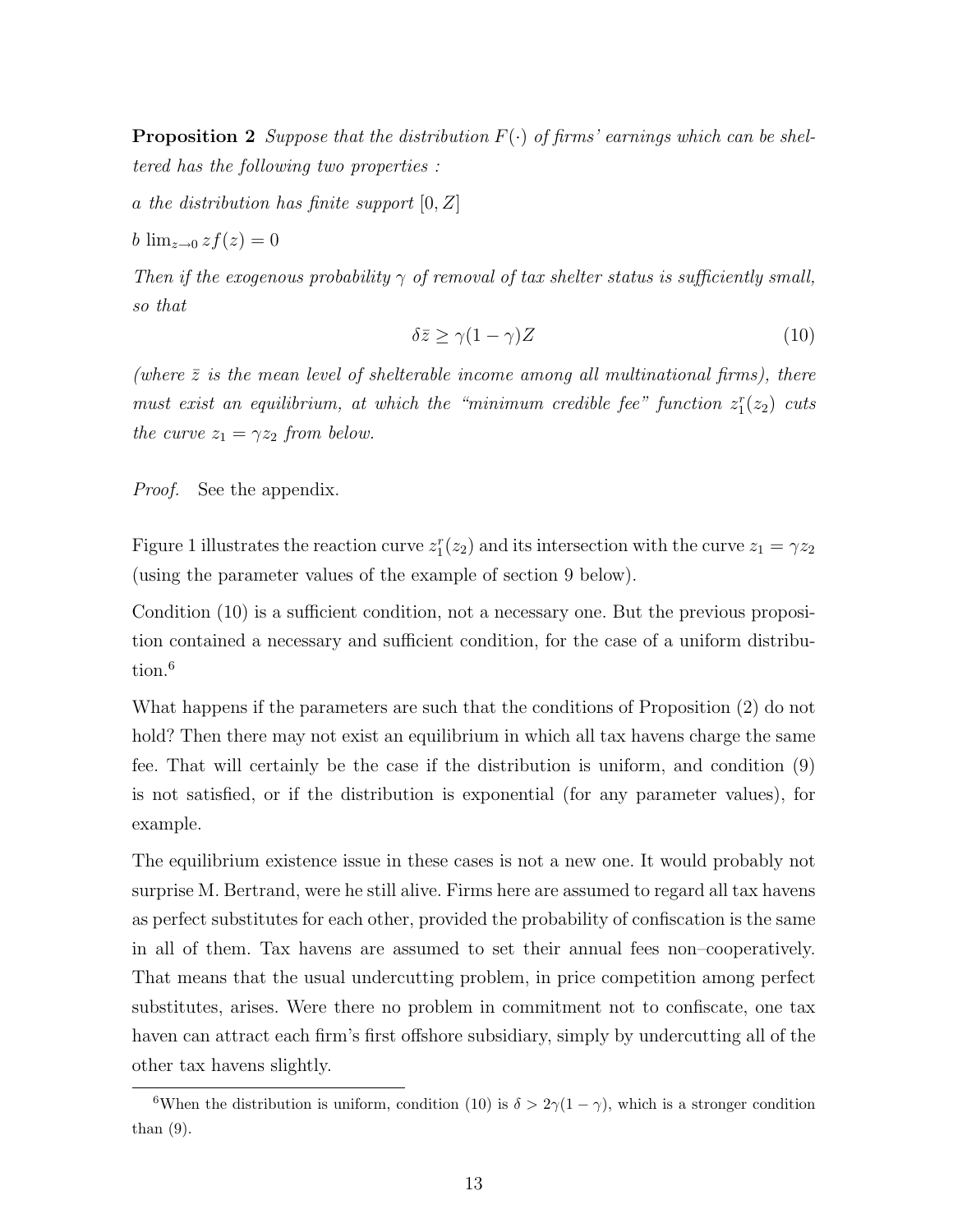Given the incentives to undercut, what prevents price competition from driving annual fees to zero? Here it is the inability of tax havens to commit not to confiscate, if their annual fee is too low. If the conditions of Proposition 2 hold, then there exists a (positive) annual fee x at which no tax haven can undercut : all tax havens are barely able to commit credibly when they each charge  $x$ , and any undercutting would not be credible, and thus could not attract any firms.

As the proof of the proposition demonstrates, if condition (10) does not hold, then it may be the case that  $\Psi(\gamma z; z) < 0$  for all  $0 < z < Z$ . This means that commitment is too easy : whatever is the value of the annual fee, if all tax havens charge it, then a tax haven which charges a slightly lower fee can still commit not to confiscate.

Here, then, the temptation to confiscate helps tax havens avoid the race to the bottom implied by Bertrand competition.

Suppose, for example, that reputation effects are perceived as very persistent, so that the discount rate  $\delta$  used by tax havens to evaluate the future losses from reneging on a commitment is low. That means commitment is easier, since the present discounted value of foregone fees is high. In this case, when  $\delta$  is low, condition (10) is less likely to hold.

As well, a high probability  $\gamma$  of an exogenous regime shift makes (10) less likely to hold (assuming that this probability is significantly less than 50 percent per year). If there is a relatively high probability of a regime shift, which no tax haven's government can do anything about, then multinationals are much more likely to insure against these shifts, by opening multiple subsidiaries. But if most multinationals have multiple subsidiaries, then tax havens' governments' temptation to confiscate is lessened : the governments know that they can confiscate only from firms which have no other offshore subsidiary to which income can be shifted. So a higher value of this exogenous parameter  $\gamma$  leads to more diversificaton by multinationals, leading to easier commitment for tax havens not to confiscate, which will makes undercutting more of a problem.

What would happen if  $\delta$  were low enough, and  $\gamma$  high enough, that Proposition 2 does not hold? The issues here are ones which have been dealt with extensively in industrial organization. For example, a well–behaved equilibrium might exist if all tax havens were not regarded as perfect substitutes by firms. But the case in which the proposition does not apply will not be analyzed further here ; if there is enough political stability then commitment difficulties alone can prevent undercutting.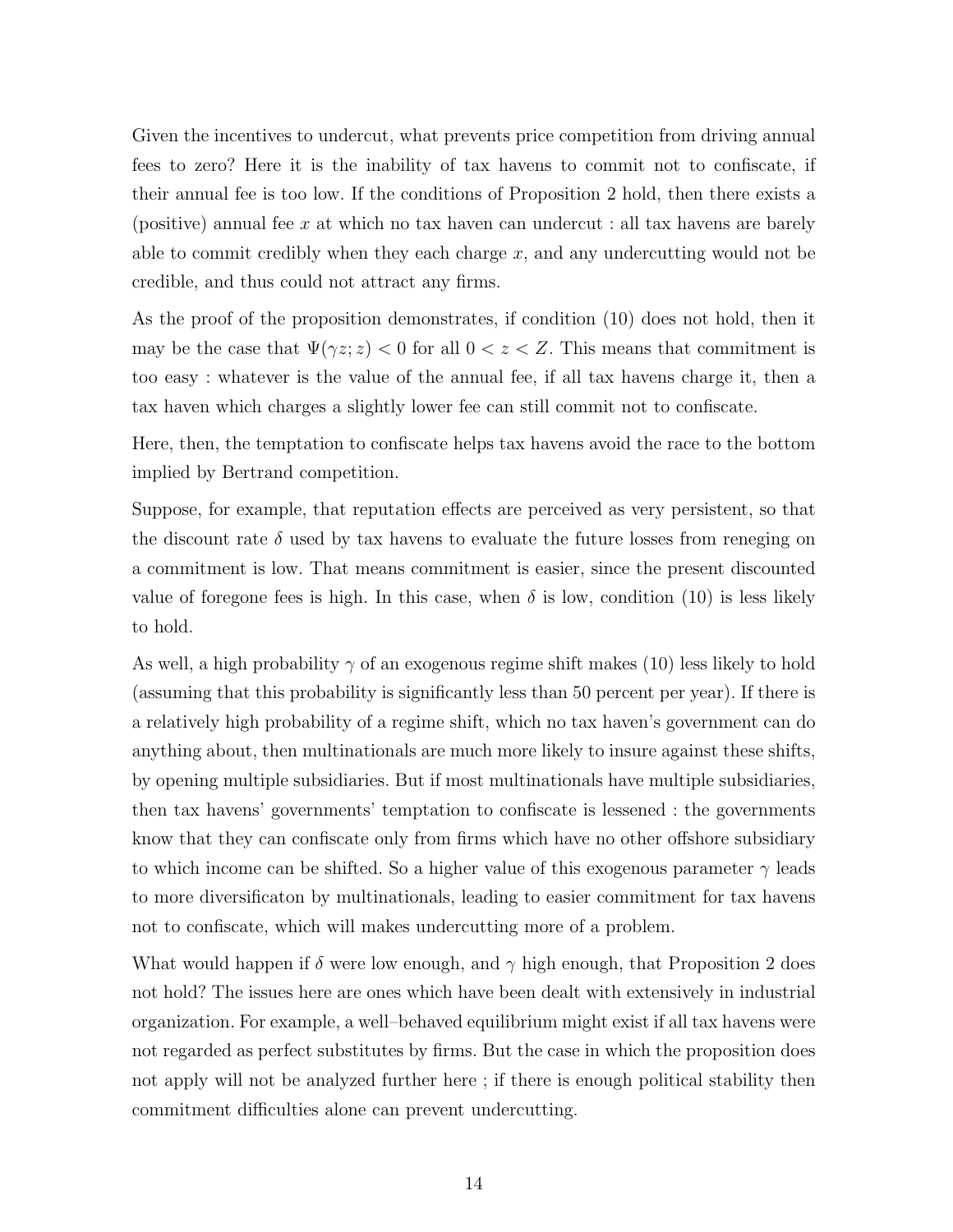### 6 The Invariance of Tax Evasion

If, in the interests of making notation shorter, the cut–off level  $z_2^*$  of shelterable income at which a multinational chooses to incorporate more than 1 subsidiary is denoted more simply as z, then the condition defining an equilibrium registration fee can be written

$$
(\zeta + \gamma) \int_{\gamma z}^{z} v dF(v) = \gamma (1 - \gamma) z (1 - F(\gamma z)) \tag{11}
$$

Equation (11) defines this cut–off level of income  $z$  as a function of the distribution of shelterable income  $F(\cdot)$ , the probability  $\gamma$  of a regime change, and the rate  $\zeta$  tax havens use to discount reputation effects. Perhaps a more significant cut–off income level is  $z_1$ , the level of earnings which induces a multinational to incorporate in one tax haven. In equilibrium,  $z_1^* = \gamma z$ .

But note what variable does not appear explicitly in equation (11) : the tax rate  $\tau$  in the rest of the world.

The annual fee x charged by each tax haven does vary with this tax rate; equation  $(2)$ shows that it is inversely proportional to  $\tau$ . But a consequence of (11) is

**Proposition 3** A change in the effective tax rate  $\tau$  in the rest of the world has no effect on multinationals' decisions whether to, and where to, shelter income in tax havens, if the tax change does not affect the discount rate  $\zeta$ , the probability  $\gamma$  of regime shift, or the distribution of firms' earnings.

This proposition contrasts with the result of Slemrod and Wilson (2009), in which the supply curve for tax sheltering services slopes up. Here the reduction in the benefit of tax sheltering caused by a fall in  $\tau$  would be exactly offset by a fall in the annual fee x. Changes in  $\tau$  change the profitability of being a tax haven, and (as will be shown) the number of tax havens. But these changes do not change the amount of tax sheltering undertaken in these tax havens by multinationals.

Of course the proposition refers only to the direct effects of changes in  $\tau$ . If world capital markets are integrated, then the discount rate  $\zeta$  used by administrators in tax havens should depend on the net world rate of return to investment. Any changes to this net rate of return caused by changes in the effective tax rate  $\tau$  would affect the cut–off income level  $z_1$ . But this effect might be quite small.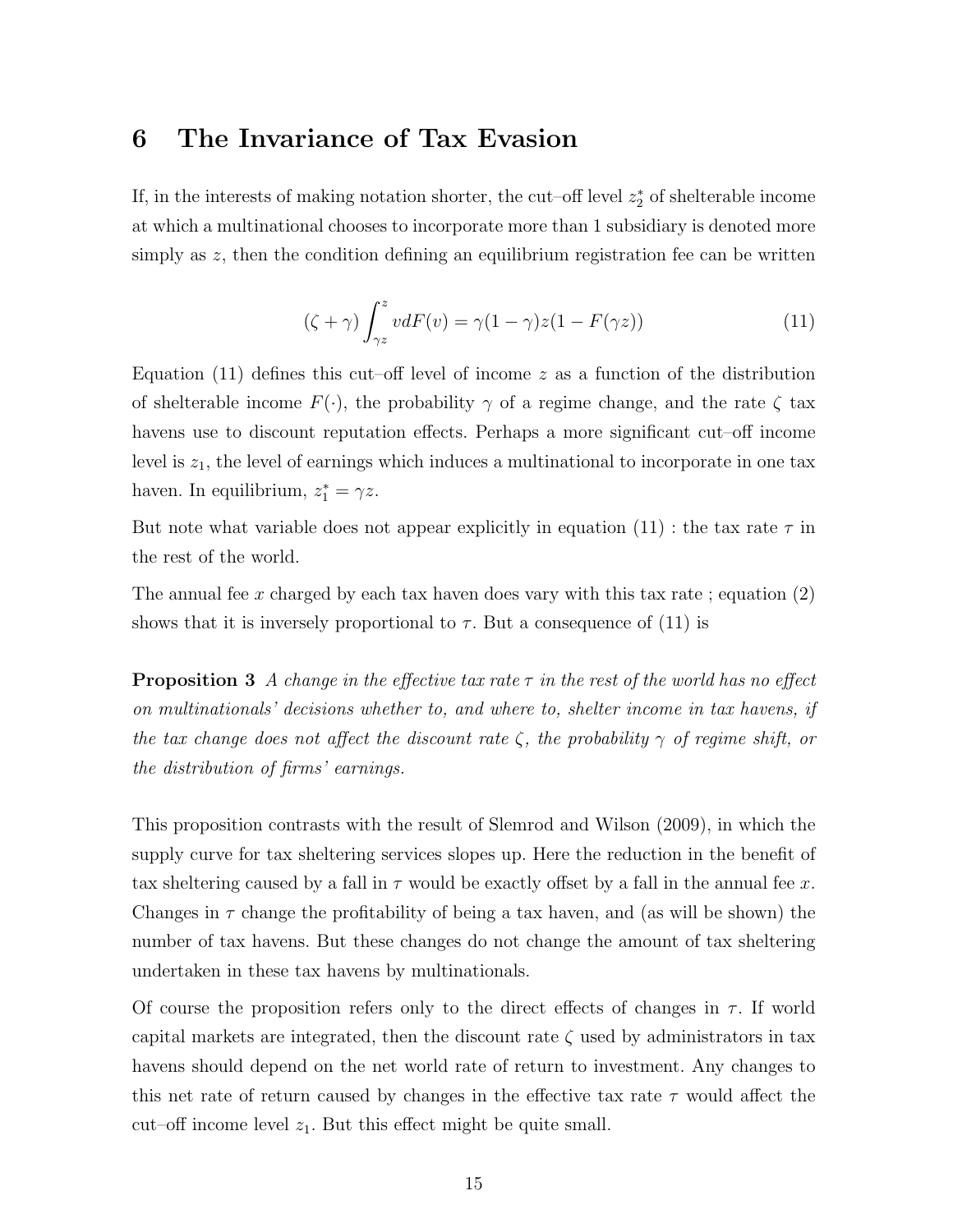Turning to the effects of other parameters on the equilibrium, consider first an increase in the probability  $\gamma$  of an exogenous regime shift. First assume that the discount rate  $\delta$  which tax havens to value reputation stays constant.

To consider these effects, it is perhaps best to use figure 1, which depicts an equilibrium of the type described in Proposition 2. This equilibrium can be characterized as an intersection of the curves  $z_1 = z_1^r(z_2)$  and  $z_1 = \gamma z_2$ . Proposition 2 shows that both curves slope up at this intersection, and the  $z_1^r(z_2)$  is steeper (when  $z_1$  is graphed on the vertical axis).

If  $\gamma$  were to increase, the curve  $z_1 = \gamma z_2$  shifts up in  $z_2-z_1$  space. But so does the other curve : increases in  $\gamma$  must increase  $\Psi(z_1; z_2)$ , so that a fall in  $z_1$  is needed to make the condition  $\Psi(z_1; z_2) = 0$  hold.

Thus the overall impact of an increase in  $\gamma$  on the threshold income levels  $z_1$  and  $z_2$  is theoretically ambiguous. If the reaction curve  $z_1^r(z_2)$  does not shift up much, then both  $z_1$  and  $z_2$  must increase; if there is a moderate shift up, then  $z_1$  will increase and  $z_2$ fall ; if there is a large shift in the reaction curve, then both  $z_1$  and  $z_2$  will fall.

In other words, increased political stability in tax havens may not lead to more offshore tax sheltering by multinationals, when the equilibrium fee–setting behavior of tax havens' governments is taken into account.

The effect of an increase in  $\delta$  is more straightforward : it shifts up the  $z_1^r(z_2)$  curve, so that both  $z_1$  and  $z_2$  (and the annual fee x) must fall when the discount rate  $\delta$ rises.That is, weaker reputation effects lead to more sheltering : when the temptation of confiscation is higher, tax havens' stronger incentives to confiscate lead to a lower equilibrium fee.

# 7 Tax Havens' Revenue

Suppose that  $n$  countries choose to become tax havens, each levying the same annual fee x defined implicitly by equation (11). [Explicitly :  $x = \gamma(1-\gamma)z$ , if z satisfies (11).] There are N multinational firms in total. The total number of subsidiaries which these firms choose to incorporate in tax havens is

$$
N\sum_{i=1}^{\infty} i[F(z_{i+1}) - F(z_i)]
$$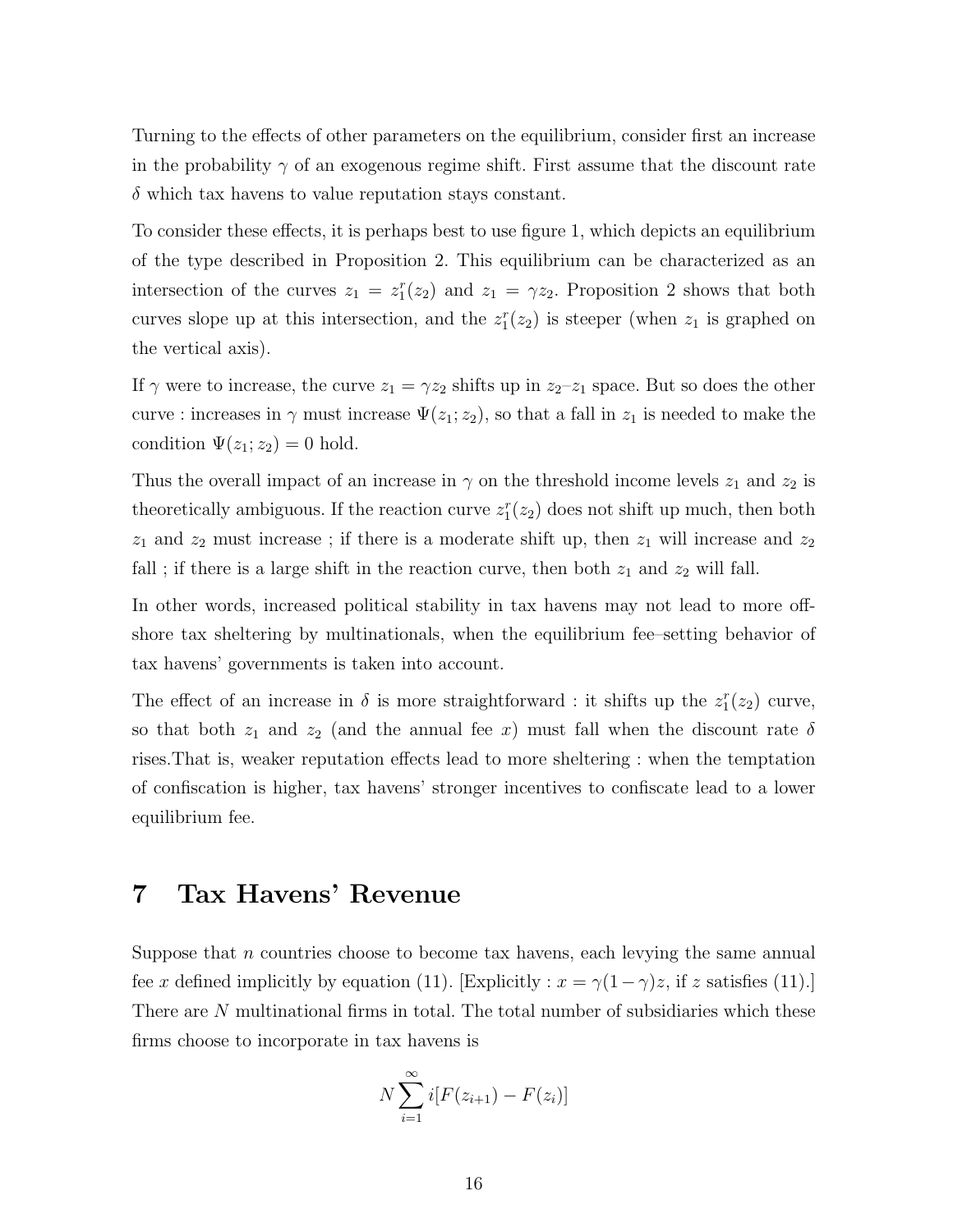where  $z_i$  is the level of earnings which leaves a multinational firm indifferent between incorporating  $i - 1$  and i subsidiaries in tax havens :

$$
z_i = \frac{x}{\tau \gamma^{i-1} (1 - \gamma)}\tag{12}
$$

Each tax haven gets the same share  $1/n$  of the subsidiaries, so that the total revenue received from incorporation fees in any tax haven is

$$
X = \frac{Nx}{n} \sum_{i=1}^{\infty} i[F(z_{i+1}) - F(z_i)] \tag{13}
$$

Naturally, this revenue decreases with the number of tax havens. If Proposition 3 holds, then it is an increasing function of the tax rate  $\tau$  prevailing in the rest of the world. The effect of the political stability parameter  $\gamma$  on the revenue from being a tax haven is ambiguous.

Nonetheless, for given  $\tau$  and  $\gamma$  (and distribution of firms' earnings), equation (13) defines a very simple relation between the number of tax havens and the return to being a tax haven. Entry dissipates the rents to being a tax haven, as more and more countries share a fixed pool of incorporation fees.

# 8 The Number of Tax Havens

There is little new or surprising in this section that is not spelled out better in Slemrod and Wilson. Countries choose whether to be tax havens or normal countries, and it is the smallest countries which will choose the former status.

The simplest way of modelling the choice of whether or not to be a tax haven here is to assume that there are only two possible revenue sources for countries' governments : capital tax revenues, or incorporation fees. If a country chooses to be a tax haven, then its total government revenue is  $X$ , as defined by equation (13) above. If it chooses to be a normal country, and to levy a unit capital tax at the rate  $t^7$ , then its total tax revenue is

$$
tk(t+\rho)P
$$

<sup>&</sup>lt;sup>7</sup>The tax rate " $\tau$ " referred to in the previous sections is the proportional tax rate, as a fraction of capital income ;  $t$  is the corresponding unit tax rate.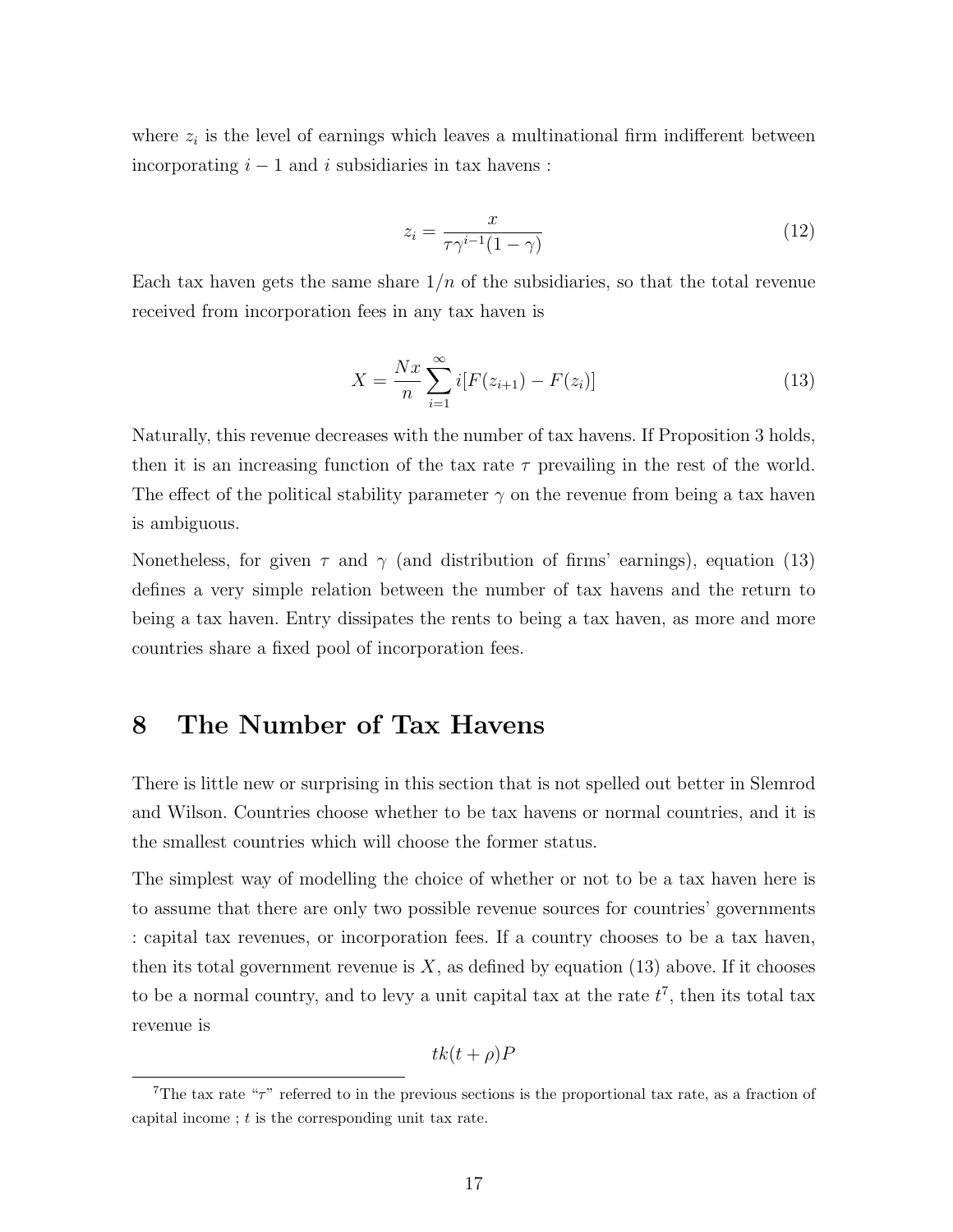where  $\rho$  is the net return to investment in the world, P the (fixed) population of the country, and  $k(t + r)$  the capital–labor ratio in the country. Each country is small enough to take the world return to investment as given, so that all normal countries (those in the "rest of the world") choose the same tax rate  $t$ , the one which maximizes  $tk(\rho+t)$ . The equilibrium net return to investment is the value of  $\rho$  for which aggregate saving in the world, some function of  $\rho$ , equals aggregate investment.

Countries must choose one revenue source or the other. They are not able to discriminate between notional earnings of subsidiaries set up to shelter income, and earnings from physical investment in the country, so that any tax haven must set  $t = 0$ .

There are two factors of production, mobile capital and immobile labor, which is fixed in supply. Each identical resident of a country has the same utility function

$$
u = w + \rho e + gG
$$

where  $w$  is wage income,  $e$  is the person's endowment of capital,  $G$  is government expenditure per person, and  $g > 1$  is the marginal valuation of public expenditure. The wage rate w is a decreasing function of the gross return  $\rho + t$  to capital.

Under these assumptions, the utility of a resident of a tax haven is

$$
u_{th} = w(\rho) + \rho e + g \frac{X}{P}
$$
\n(14)

and the utility of a resident of a normal country is

$$
u_{nc} = w(\rho + t) + \rho e + gtk(\rho + t)
$$
\n<sup>(15)</sup>

The assumption that the services of a tax haven require no inputs from local inhabitants ensure that it is smaller countries which choose to become tax havens. Since registration fees are shared equally among all residents of a country, and since there are constant returns to scale in population for normal countries,  $u_{th}$  declines with P and  $u_{nc}$  does not vary with P.

Since the wage rate is a decreasing function of the cost of capital, tax havens must have higher wage rates than countries in the rest of the world. Equations (14) and (15) then imply that tax revenue per capita must be lower if the marginal country chooses to be a tax haven, than if it chooses to tax capital at the same rate as the rest of the world. At the margin, free entry by tax havens dissipates all the rents received from the incorporation fees. Of course infra–marginal tax havens may be strictly better off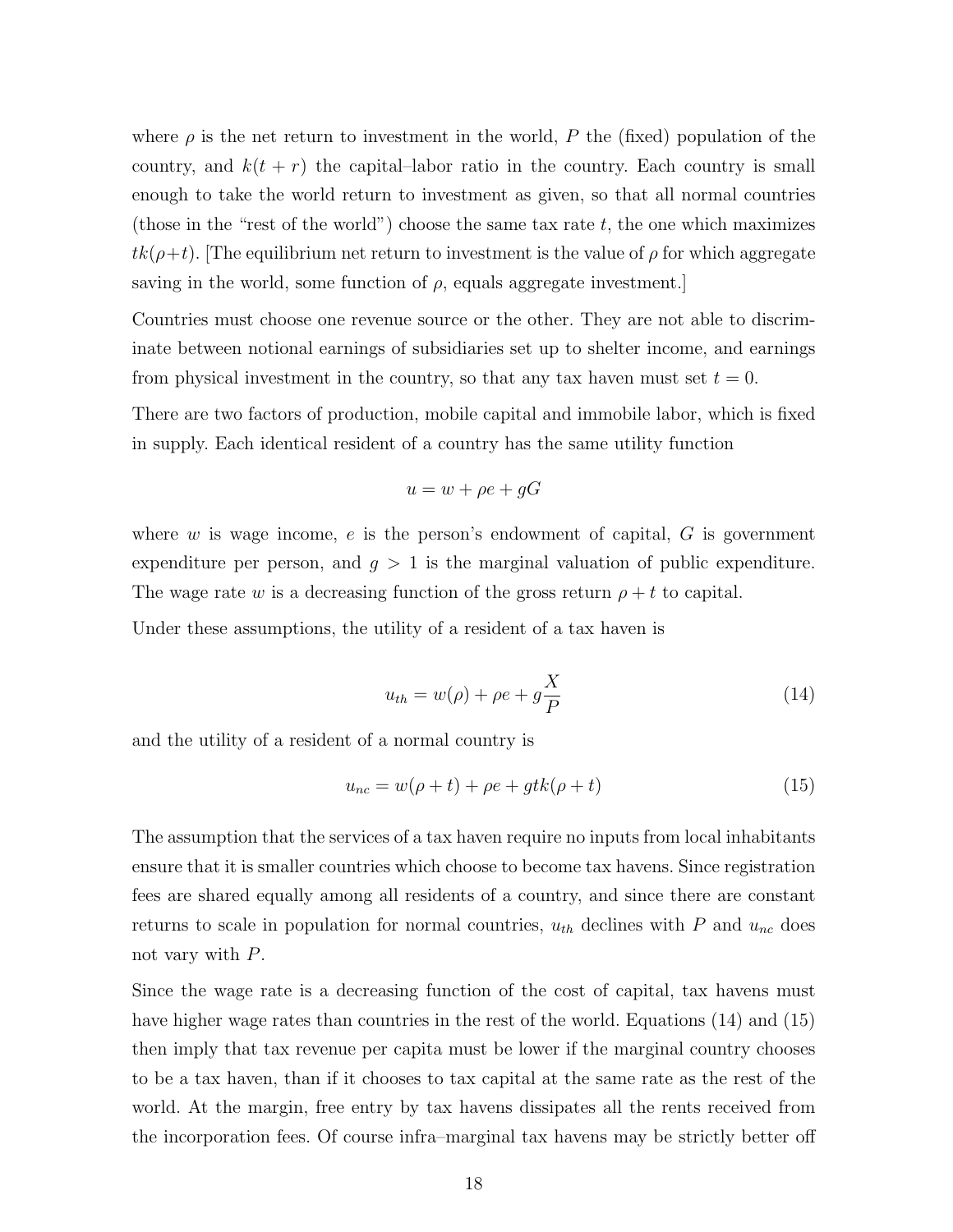than the marginal ones. The predictions of the equilibrium condition  $u_{th} = u_{nc}$  for the largest tax haven are

- tax havens have higher wages, and higher investment per capita, than countries in the rest of the world
- the largest tax havens have smaller public expenditure per capita than countries in the rest of the world
- total public expenditure does not vary with population among tax havens (but is proportional to population in the rest of the world)

Another implication of the endogenous choice of tax haven status is the effect of a change in the tax rate in the rest of the world on the number of tax havens. Suppose that all the normal countries were suddenly to coordinate their tax policy, and to raise their common tax rate  $\tau$  — without altering any tax treaties, or otherwise modifying the tax bases, so that the distribution  $F(\cdot)$  of shelterable income of mulitnational remained unchanged.

Proposition 3 shows that in these circumstances, the cut–off income levels  $z_i(x)$  would not change. The equilibrium annual fee  $x$  would rise by the same proportion as the tax rate  $\tau$ , and no multinational firm would change the number of subsidiaries it incorporated in tax havens.

Now the world return to capital  $\rho$  is determined by the market clearing condition

$$
P_h(n)k(\rho) + (\bar{P} - P_h(n))k(\rho + t) = e(\rho)\bar{P}
$$
\n(16)

where  $\bar{P}$  is the total world population, and  $P_h$  is the total population resident in tax havens, an increasing function of the number *n* of tax havens.

Equation (16) implies that if the number n of tax havens were to remain constant, an increase in  $\tau$  would result in a decrease in the net return  $\rho$  to saving, and in an increase in the cost of capital  $\rho + t$  in the rest of the world (at least if  $e'(\rho) > 0$ ). This is hardly a surprising result. But it implies that the effect of an increase in  $\tau$  on the relative advantage of being a tax haven is

$$
d(u_{th} - u_{nc}) = k(\rho + t)d[\rho + t] - k(\rho)d\rho + g\left[\frac{dX}{P} - k(\rho + t)\right] - gtk'(\rho + t)d(\rho + t)
$$
 (17)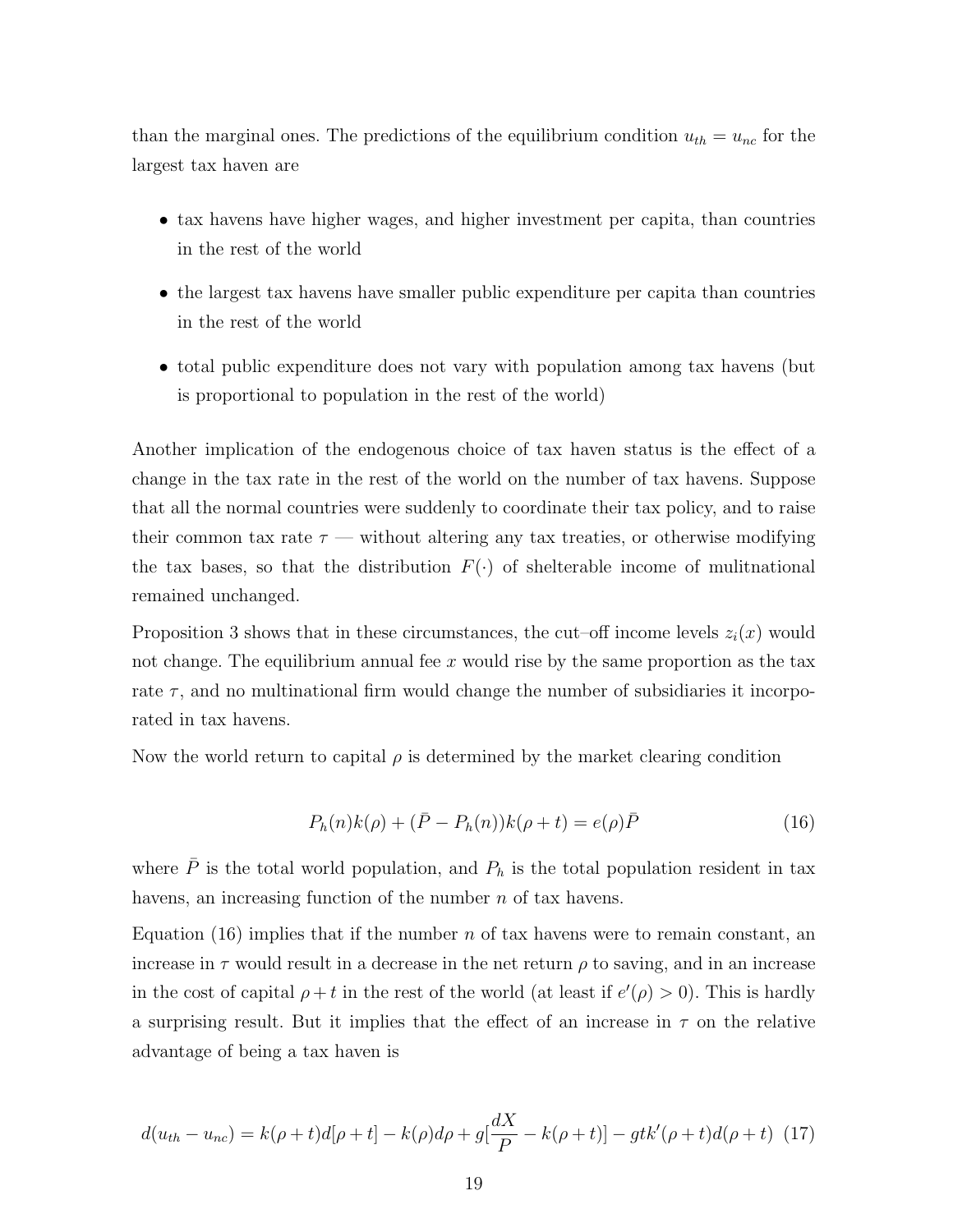where I have used the fact that  $w'(\cdot) = k(\cdot)$ .

Now if the number of tax havens n has not changed, equation (13) implies that the total revenue X from fees of each tax haven must move proportionally with the tax rate  $\tau$ , so that  $dX = \frac{X}{\tau}$  $rac{X}{\tau}d\tau.$ 

Therefore, for the marginal country, for which  $u_{th} = u_{nc}$ , the change in the advantage of tax haven status from a tax rate increase would be

$$
d(u_{th} - u_{nc}) = [k(\rho + t)d[\rho + t] - k(\rho)d\rho] - [w(\rho) - w(\rho + t)]\frac{d\tau}{\tau} - g\tau k'(\rho + t)d(\rho + t)
$$
(18)

The first and third terms on the right side of equation (18) are both positive, but the middle term is negative. Which term dominates depends on how elastic the capital– labor ratio is to the cost of capital. If the capital supply to a region is not very responsive to the cost of capital there, then expression (18) may actually be negative. If the production technology were CES, for example, then this possibility would arise if the elasticity of substitution were low in absolute value.<sup>8</sup>

The derivations (17) and (18) were calculated under the assumption that the number n of tax havens was constant. This will not be the case. But stability considerations suggest that the equilibrium number of tax havens will rise after a shift upward in tax rates, if and only if tax haven status would be more attractive when  $n$  is held constant. Under this presumption, a negative sign for expression (18) would imply the possibility of increased tax rates in the rest of the world actually leading to a decrease in the number of tax havens.

Of course, the number of tax havens is probably not the main concern of policy makers in the rest of the world. The invariance result, Proposition 3, shows that tax rate harmonization should have no effect on the total amount of income which multinationals choose to shelter, regardless of the change in the number of tax havens.

<sup>&</sup>lt;sup>8</sup>If the output per worker were  $(1 + k^{-5})^{-0.2}$ , for example, and savings per person were fixed at 0.5, then an increase in the source–based capital tax rate from 5 percent to 10 percent would lead to the relative attraction of tax haven status falling at the margin, if the number of tax havens did not change.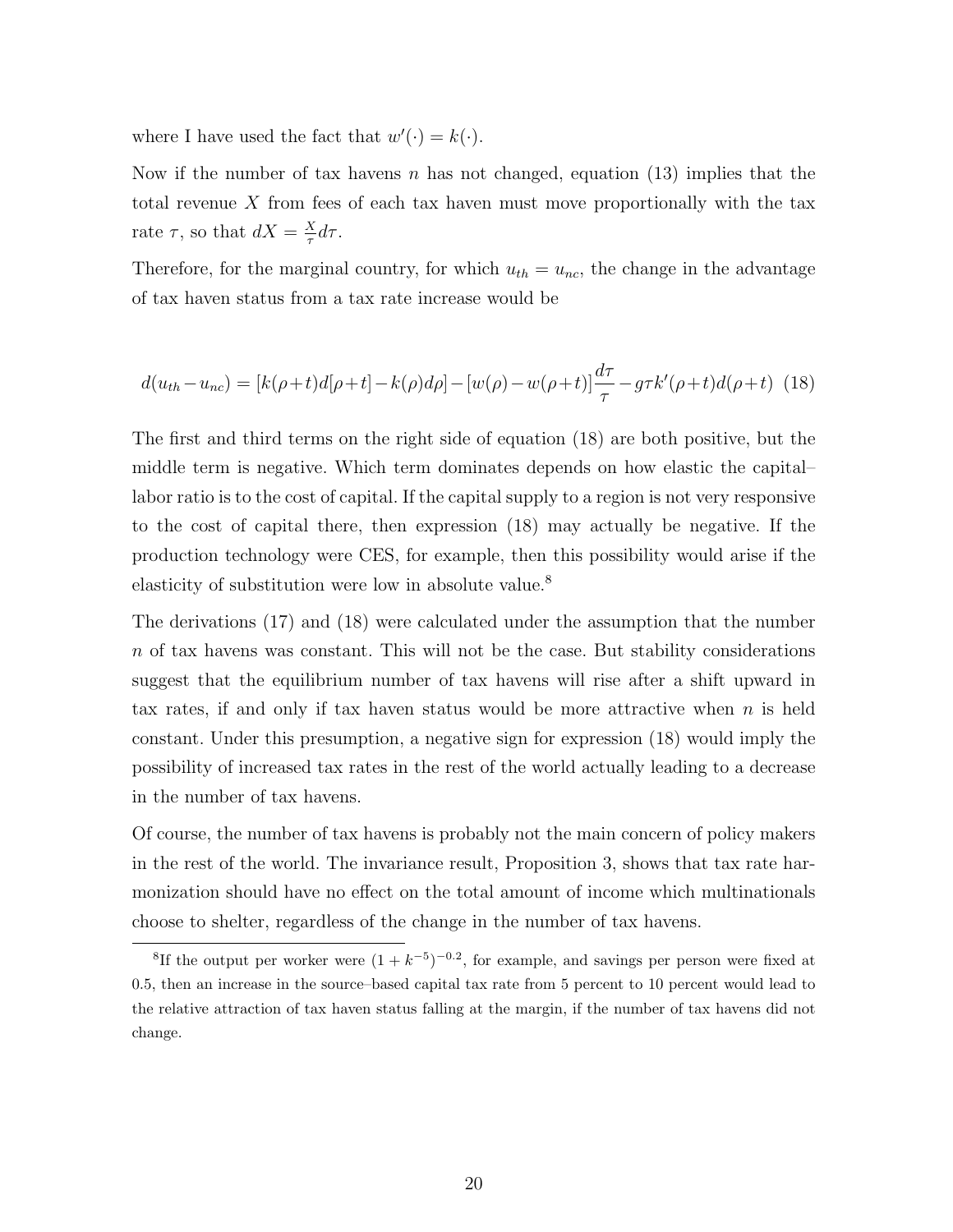### 9 Back of the Envelope

A consequence of equations (14) and (15) is that, for "reasonable" equilibrium outcomes, there will be a large number of subsidiaries incorporating in each tax haven. The number of subsidiaries per resident in a tax haven equals  $X/Px$ . If a country chooses to be a tax haven, so that  $u_{th} \geq u_{nc}$ , then equations (14) and (15) imply that the number of offshore subsidiaries per resident is at least

$$
\frac{\tau k(\rho+\tau)}{x} - \frac{w(\rho) - w(\rho+\tau)}{gx}
$$

Since  $w'(\rho) = k(\rho)$ , this expression is approximately

$$
\frac{k\tau}{x}\frac{g-1}{g} \tag{19}
$$

when  $k(\rho)$  and  $k(\rho + \tau)$  are not too different.

The first fraction in expression (19) is the ratio of corporate tax revenue per person in the rest of the world to the annual fee charged per subsidiary in tax havens. This ratio probably exceeds 1. Corporate tax revenues account for just under 10 percent of total government revenue in OECD countries<sup>9</sup> (although there is, of course, considerably variation in that ratio), so that  $\tau k$  would exceed 3 % of income per person ; some of the examples in the introduction indicate that annual incorporation fees can be less than \$1000 (US) per year. Thus as small a premium as 10 percent for the excess marginal cost of public funds would imply 1 offshore subsidiary for every 10 residents for the most populous tax havens. And the presence of many more offshore subsidiaries than residents for the smaller tax havens is quite consistent with this model.

The system of equilibrium conditions of the model is "almost recursive", in that the cut–off levels of shelterable income  $z_i$  can be determined separately from the number of tax havens<sup>10</sup>.

As a crude test of the plausibility of the model, I have calculated a simple parameterization of the supply side of the model on a spreadsheet, deriving the cut–off levels of shelterable income of companies for a given distribution of that income.

<sup>9</sup>Figure 18.2 in Gruber (2005) indicates that corporate income taxation provided 9.3% of total tax revenue in OECD countires in 2001

<sup>&</sup>lt;sup>10</sup>provided that the tax rate  $\tau$  in the rest of the world, and the discount rate  $\zeta$  used by tax havens' governments, are not changed by marginal changes in the number of countries which choose to be tax havens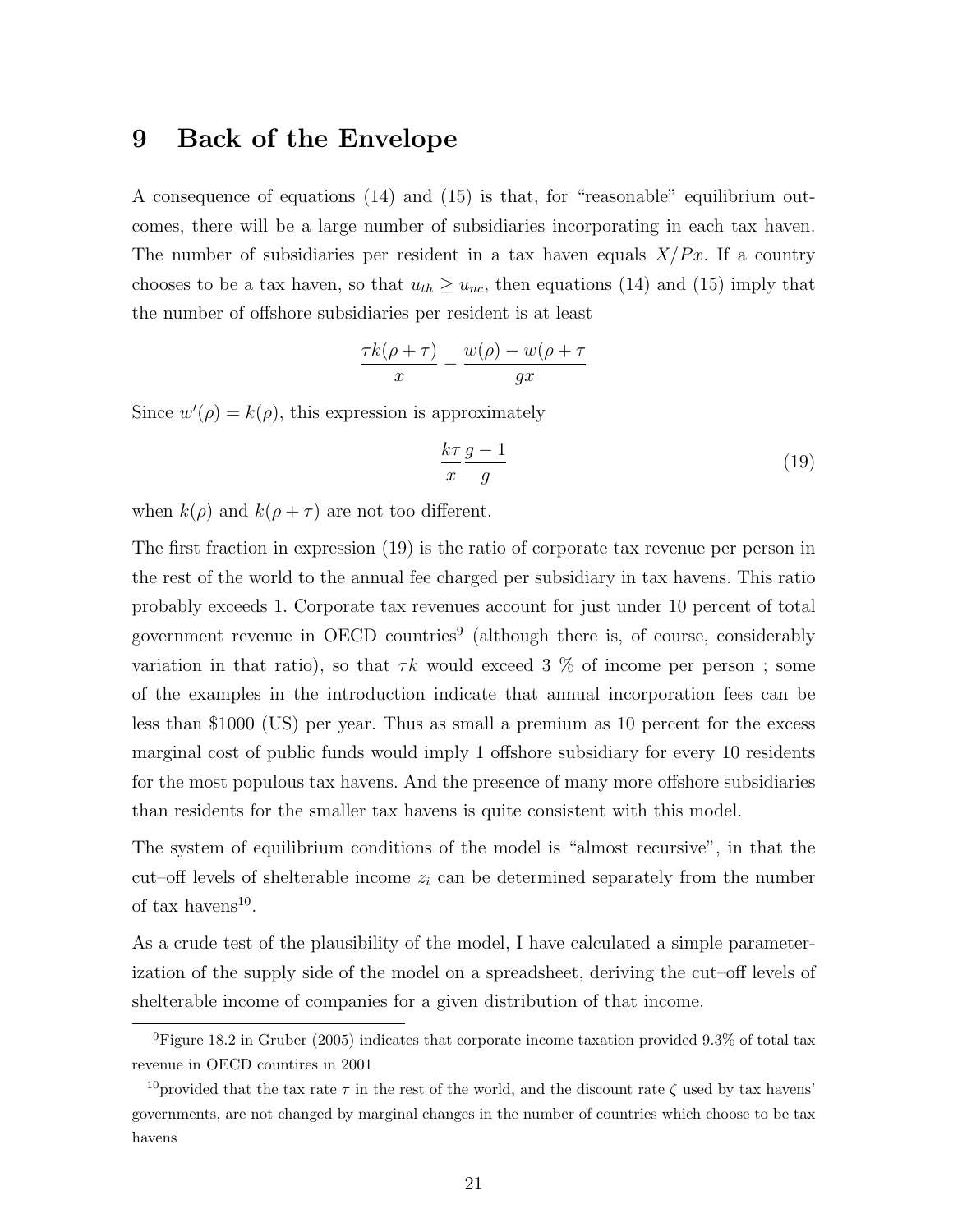I assume that firms' shelterable income has the beta distribution. This distribution has the two virtues of being relatively tractable, and being consistent with the existence of equilibrium.<sup>11</sup> If the maximum shelterable income is  $Z$ , and the ratio of shelterable income z to this maximum has distribution function  $B(\alpha, \beta)$ , then the equilibrium condition (11) is

$$
\delta(C+x)[B(\frac{z_2}{Z};\alpha+1,\beta)-B(\frac{z_1}{Z};\alpha+1,\beta)]-(1-\gamma)xz_1[1-B(\frac{z_1}{Z};\alpha,\beta)]=0
$$

where  $B(z; \alpha, \beta)$  is the incomplete cumulative distribution function (up to an income level of z) for the beta distribution.

However, the theoretical model was modified slightly in this exercise. There may be other costs to incorporation of an offshore subsidiary, in addition to the annual fee. These costs would include payments to lawyers, accountants and other professional advisers. Since many of these professionals are based in the rest of the world, not in the tax havens, I assumed that not all of the costs paid by firms to incorporate subsidiaries actually go to the tax haven's treasury. So the theoretical model was modified by assuming that the tax haven's government received a share s of the annual costs of incorporation, changing the equilibrium condition to

$$
\delta(C+x)[B(\frac{z_2}{Z}; \alpha+1, \beta) - B(\frac{z_1}{Z}; \alpha+1, \beta)] - (1-\gamma)sxz_1[1 - B(\frac{z_1}{Z}; \alpha, \beta)] = 0 \quad (20)
$$

The spreadsheet exercise was a simple one : some parameters were picked arbitrarily, while others were determined endogenously so as to make some of the equilibrium values look "reasonable". The targets set for the equilibrium values were that 50% of firms chose to incorporate offshore subsidiaries, that the mean value of shelterable income be  $10\%$  of the maximum value Z, and that the annual costs of incorporating a tax shelter be 1 (measured in thousands of euros per year). The parameters determined endogenously so as to hit these targets were the parameters  $\alpha$  and  $\beta$  of the distribution, and the share s of costs which accrued to the tax haven. I picked arbitrary values for the remaining parameters : the probability  $\gamma$  of regime shift in a tax haven; the rate  $\delta$ used by tax havens to discount reputation effects, the corporate tax rate  $\tau$  in the rest of the world ; the maximum level  $Z$  of shelterable income.

<sup>&</sup>lt;sup>11</sup>Some other simple distributions do not have this second property : there can be no equilibrium if the distribution of firms' earnings were Pareto, and if the distribution were exponential the gain from confiscation if all tax havens are identical,  $\Psi(\gamma z_2(x); z_2(x))$  will be negative for all x or positive for all x, except in a measure–zero case in which it is 0 for all  $x$ .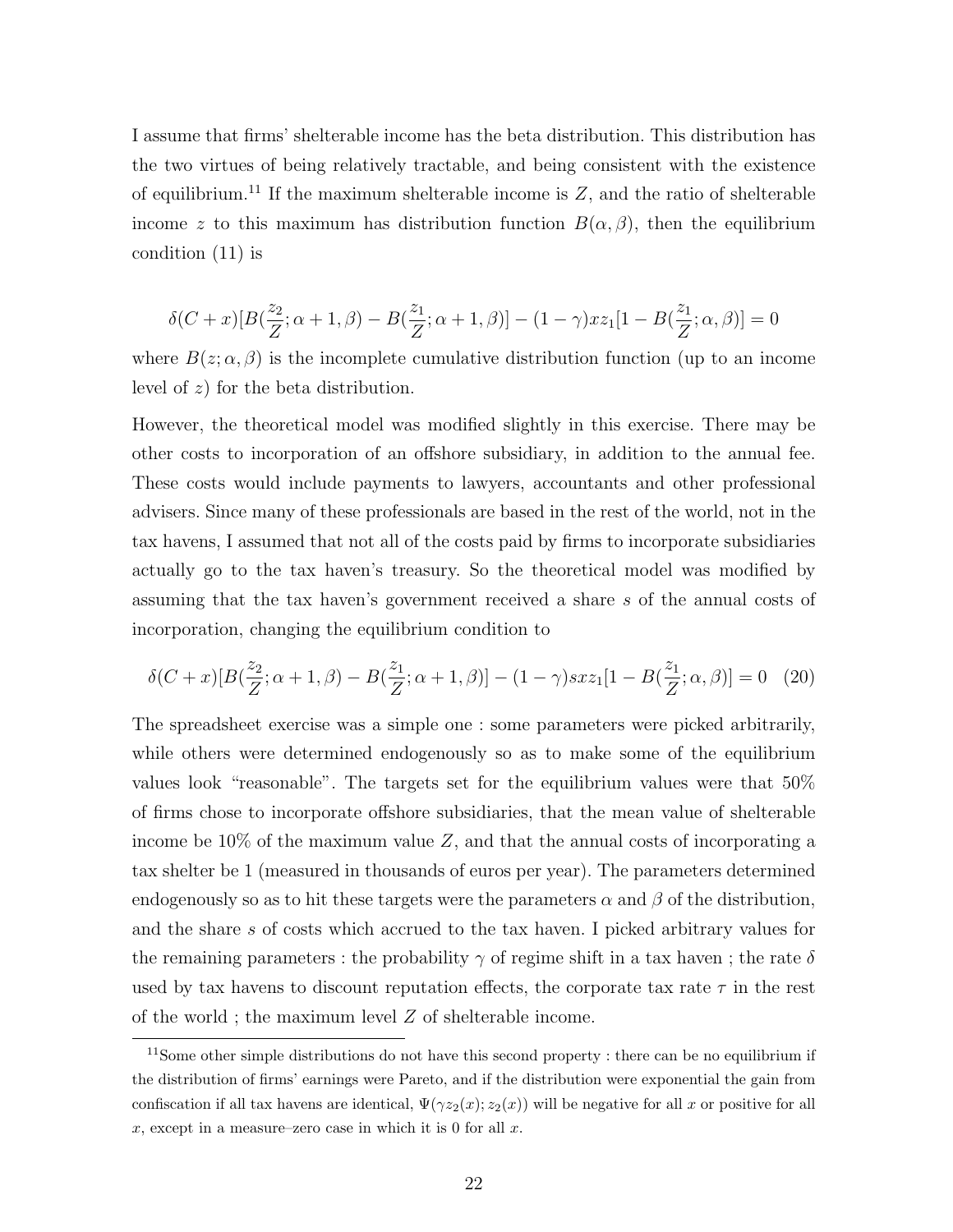The value I chose for Z is unrealistically low,  $(1 \text{ million euros per year})^{12}$ . This low value was chosen because higher choices did make the equilibrium values look less plausible. But the upper tail of the distribution is not crucial in this exercise. What matters in the determination of the equilibrium annual fee, equation (20), is the left tail. Any shift in the distribution, moving a mass of firms' shelterable income from  $(z, z + \delta)$ to  $(z', z' + \epsilon)$  would have no effect at all on the equilibrium values calculated below, provided only that  $z > z_2$ . So a distribution which was beta over some interval  $(0, \hat{Z})$ , but had a "stretched" right tail would have exactly the same equilibrium provided that  $\hat{Z} > z_2$ . Changes in the right of the distribution affect the total number of subsidiaries of multinationals, and thus the overall profitability of being a tax haven, but not the decision whether or not to confiscate ; firms on the right of the distribution are irrelevant to the confiscation decision since they have chosen to diversify and thus are immune from confiscation.

I also should note that condition (10) of Proposition 2 does not hold in this little example, demonstrating that this condition is sufficient, but not necessary, for the existence of an equilibrium in which all tax havens charge the same fee.

The table below summarizes the equilibrium in the example. Variables marked with an "x" were the ones I chose arbitrarily, equilibrium variables marked with a "t" were set as targets ; the remaining variables were determined endogenously by the equilibrium condition.

| $\alpha$             | 0.12878  |
|----------------------|----------|
| В                    | 1.15905  |
| Z(x)                 | 1000     |
| $\gamma$ (x)         | 0.1      |
| $\delta(\mathbf{x})$ | 0.4      |
| $\mathcal{S}_{0}$    | 0.62931  |
| $\tau(x)$            | 0.3      |
| $z_{1}$              | 3.70377  |
| z <sub>2</sub>       | 37.03769 |
| x(t)                 | 1        |
| $F(z_1)$ (t)         | 0.5      |
| $F(z_2)$             | 0.6721   |
|                      |          |

<sup>12</sup>As the example in footnote 2 above suggests.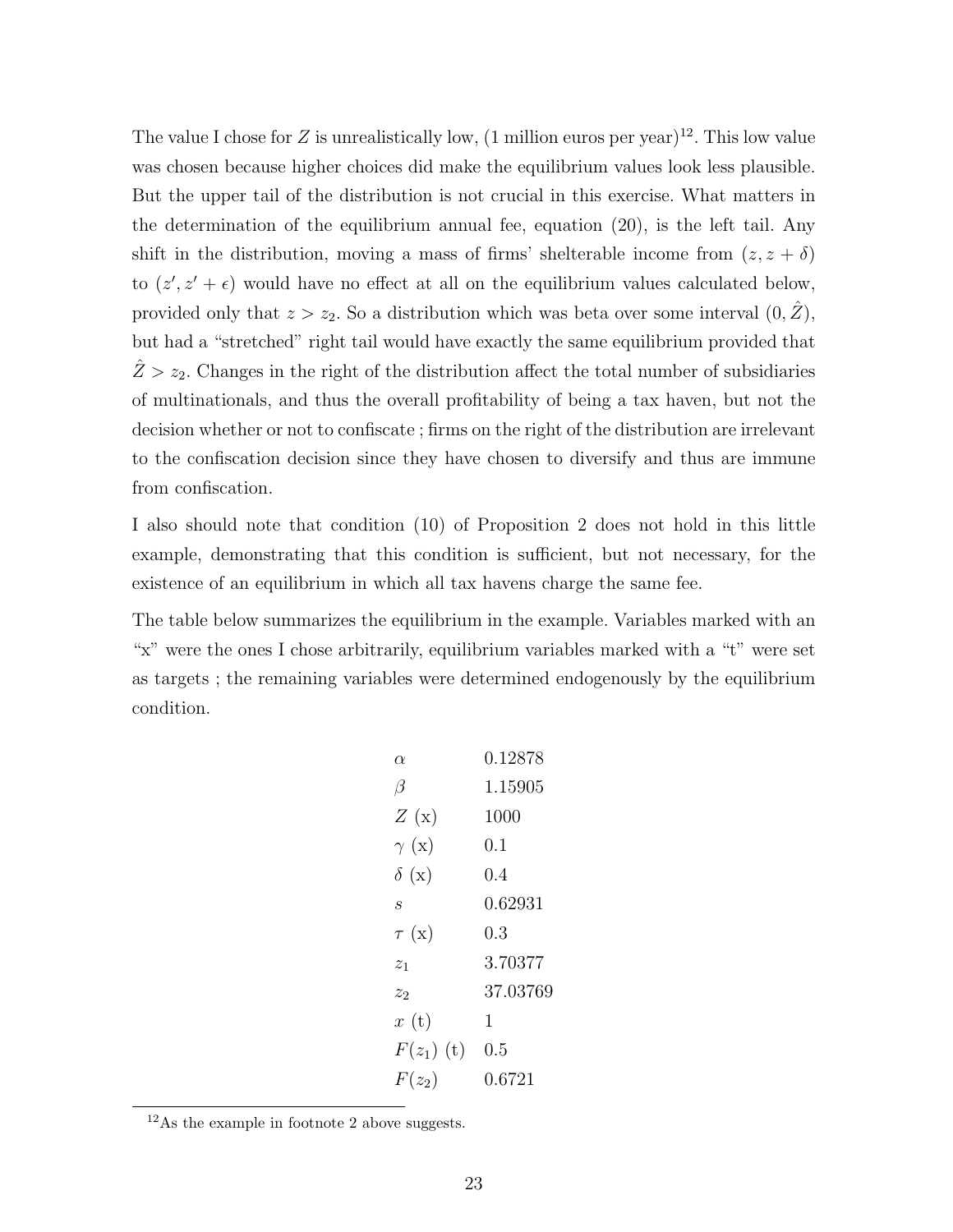The above results certainly do not constitute any sort of a test for the model. They show that parameters can be picked to make some aspects of the equilibrium look reasonable. But the fitted results make sense only if the distribution is regarded as a truncated version of the true distribution of firms' earnings. As well, in the above equilibrium, of the firms which choose to incorporate in a tax haven, nearly  $\frac{2}{3}$  choose to use more than one tax haven. It is a fairly narrow band of earnings for which firms choose exactly one offshore subsidiary, as figure 2 illustrates.

But the main purpose of the above example is to do some comparative–static exercises, to confirm the earlier analytic results, and to give some indication of what might happen when theoretical results are ambiguous. The accompanying table lists the effects of changing the parameters one (and in some cases, two) at a time, starting from the base example (which is the first row of the table).

The first seven columns of the table below are the exogenous parameters, and the last 5 columns are the endogenous variables. The one new variable is  $C$ . This variable represents the fixed cost for a company of becoming a multinational. As in Bucovetsky and Haufler (2008), when  $C > 0$ , firms must pay some (annual) cost to become a multinational. They must pay this cost if they are to incorporate any offshore subsidiaries, but once they have paid this fixed cost, they can incorporate as many subsidiaries as they wish (at a cost of x per subsidiary). If  $C > 0$ , then Proposition 3 would not hold.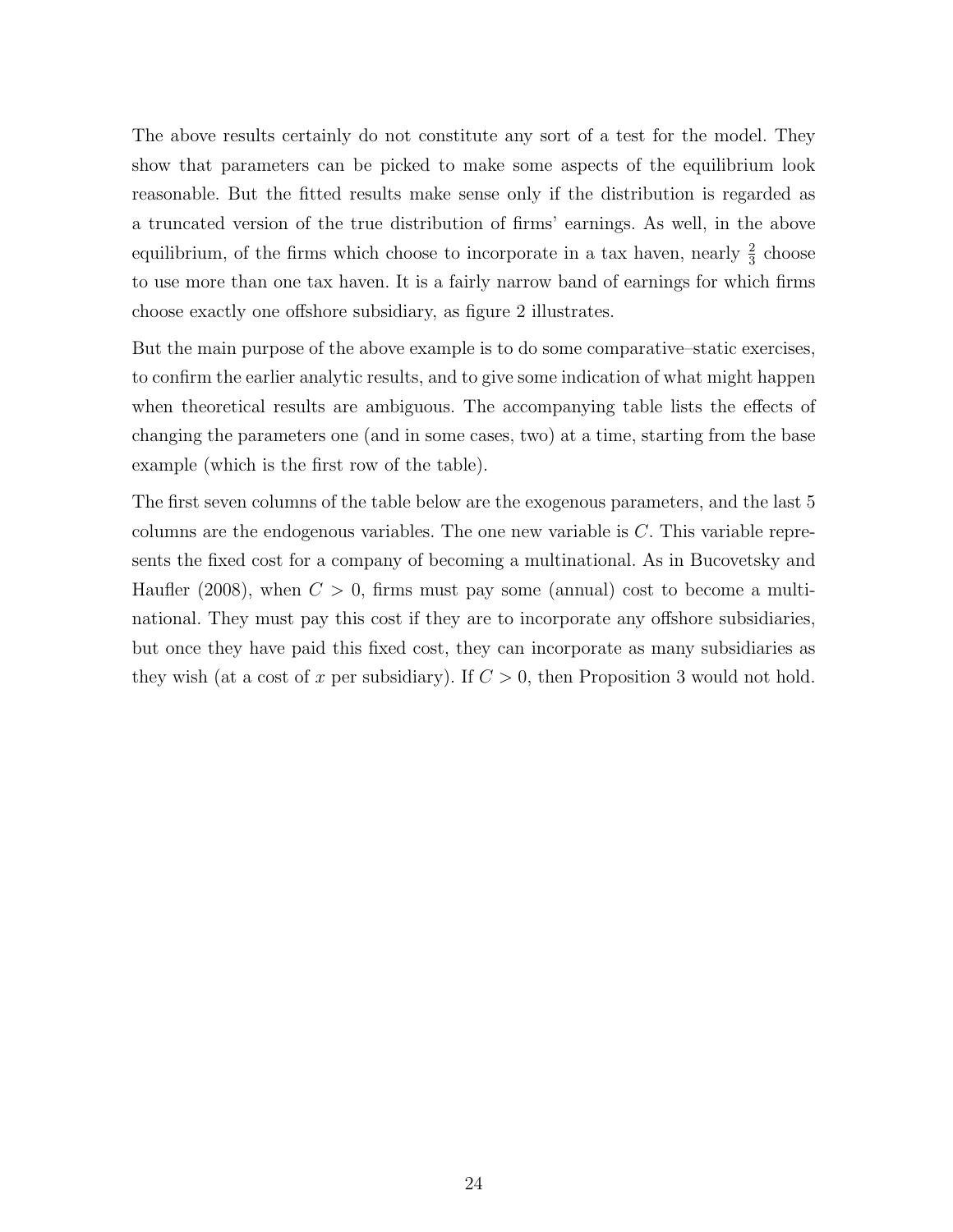#### Table : Perturbation Results

|      | $\delta$ | S                             | $\alpha$ | $\beta$ | $\mathcal{C}_{0}$ | $\tau$ | $z_1$ $z_2$ x |            |      | $F(z_1)$ $F(z_2)$ |
|------|----------|-------------------------------|----------|---------|-------------------|--------|---------------|------------|------|-------------------|
|      |          |                               |          |         |                   |        |               |            |      |                   |
| 0.1  |          | $0.4$ $0.629$ $0.129$ $1.159$ |          |         | $\overline{0}$    | 0.3    | 3.70          | 37.0 1.000 | 0.50 | 0.67              |
| 0.11 |          | $0.4$ $0.629$ $0.129$ $1.159$ |          |         | $\theta$          | 0.3    | 5.55          | 50.4 1.481 |      | 0.53 0.699        |
| 0.11 |          | $0.41$ $0.629$ $0.129$        |          | 1.159   | $\theta$          | 0.3    | 5.06          | 46.0 1.350 | 0.52 | 0.69              |
| 0.1  |          | $0.5$ $0.629$ $0.129$ $1.159$ |          |         | $\theta$          | 0.3    | 1.47          | 14.7 0.397 | 0.44 | 0.60              |
| 0.1  |          | $0.4$ $0.700$ $0.129$ $1.159$ |          |         | $\theta$          | 0.3    | 5.57          | 55.7 1.505 | 0.53 | 0.71              |
| 0.1  |          | $0.4$ $0.629$ $0.150$ $1.350$ |          |         | $\theta$          | 0.3    | 3.40          | 34.0 0.918 | 0.45 | 0.64              |
| 0.1  |          | $0.4$ $0.629$ $0.150$ $1.159$ |          |         | $\theta$          | 0.3    | 4.15          | 41.5 1.122 | 0.45 | 0.64              |
| 0.1  |          | $0.4$ $0.629$ $0.129$ $1.500$ |          |         | $\theta$          | 0.3    | 2.64          | 26.4 0.713 | 0.50 | 0.67              |
| 0.1  |          | $0.4$ $0.629$ $0.129$ $1.159$ |          |         | $\mathbf{1}$      | 0.3    | 7.44          | 37.3 1.008 | 0.55 | 0.67              |
| 0.1  |          | $0.4$ $0.629$ $0.129$         |          | 1.159   | $\overline{0}$    | 0.4    | 3.70          | 37.0 1.333 | 0.50 | 0.67              |

The second and third row of the table show that, in this example, increased political instability (a higher value for  $\gamma$ ) leads to higher annual fees, fewer firms choosing to incorporate offshore subsidiaries, and fewer firms with multiple subsidiaries. This is true whether or not the increased probability of regime shift also increases the discount rate used by tax havens' governments (although this latter effect attenuates the effects). Weaker reputation effects (higher  $\delta$ ) increase the temptation to confiscate, resulting in equilibrium in a substantial reduction in the annual cost, and an increase in the amount of income which firms choose to shelter offshore.

Increasing the share s of firms' offshore incorporation costs which actually go to the tax havens' decision makers results in this example in a substantial increase in the annual fee, and leads to considerably less tax sheltering activity. In other words, in this example, if countries in the rest of the world imposed a proportional tax on offshore incorporation fees paid by multinationals, this tax would lead to an increase in tax sheltering activity in equilibrium.

The 6th, 7th and 8th rows of the table show the effects of changing the shape of the distribution of shelterable earnings. In the 7th and 8th rows, the parameters  $\alpha$  and  $\beta$  are changed, 1 at a time, whereas the change in the 6th row keeps the mean of the distribution constant (and increases its variance). The second–last row shows that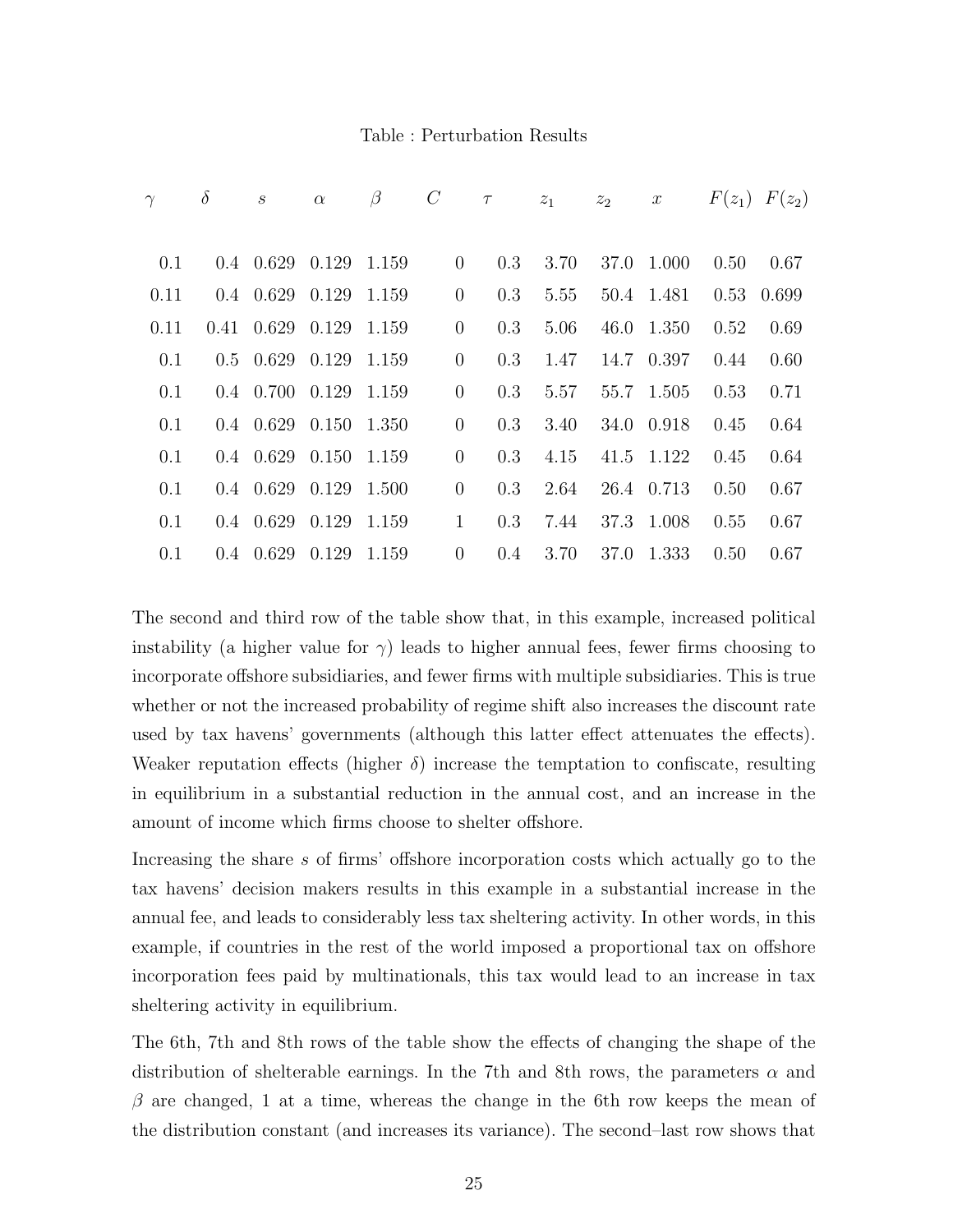introducing a fixed cost of multinational form does not have a very large effect in equilibrium in this example (the fixed cost of 1 here equals the original equilibrium annual fee per subsidiary). Finally, the last row confirms the invariance result, Proposition 3.

# 10 Concluding Remarks

While defending the use of offshore tax havens by multinationals is not a politically popular posture, there is a fairly common response in the business community to attempts to curtail this use. It is often argued that loopholes are very difficult to plug. A more practical solution would be to lower tax rates in developed countries, thereby weakening firms' incentives to shelter income offshore.

The model constructed here may indicate that the second part of the above argument could be a weak one. In assessing the effects of tax cuts on multinational firms' behavior, we should not assume behavior of tax havens' governments is immutable. Slemrod and Wilson (2009) made this point very clearly. In their model, tax sheltering brings rents to tax havens' governments. The modification of that model done here is motivated by the notion that sheltering a lot of income can be done without using many resources.

Taking that notion to its extreme, suppose that tax sheltering requires no scarce resources, and generates no rents. In that case, what do tax havens sell, when they charge for incorporation of subsidiaries? Assuming that they are selling reliability does explain some features of the behavior of multinationals and of their hosts (while leaving other important features unexplained). If they are selling reliability, tax havens will react differently to tax cuts in the rest of the world than if they are selling costly services. Tax cuts in the developed world may hurt tax havens, and may reduce the number of tax havens. But they may have very little effect on the total amount of tax sheltering.

### 11 Appendix

*Proof of Proposition 1* If the distribution of shelterable income is uniform on  $[0, Z]$ , then

$$
\Psi(z_1; z_2) = \frac{1}{2Z} [\delta(z_2^2 - z_1^2) - 2(1 - \gamma)z_1(Z - z_1)] \tag{21}
$$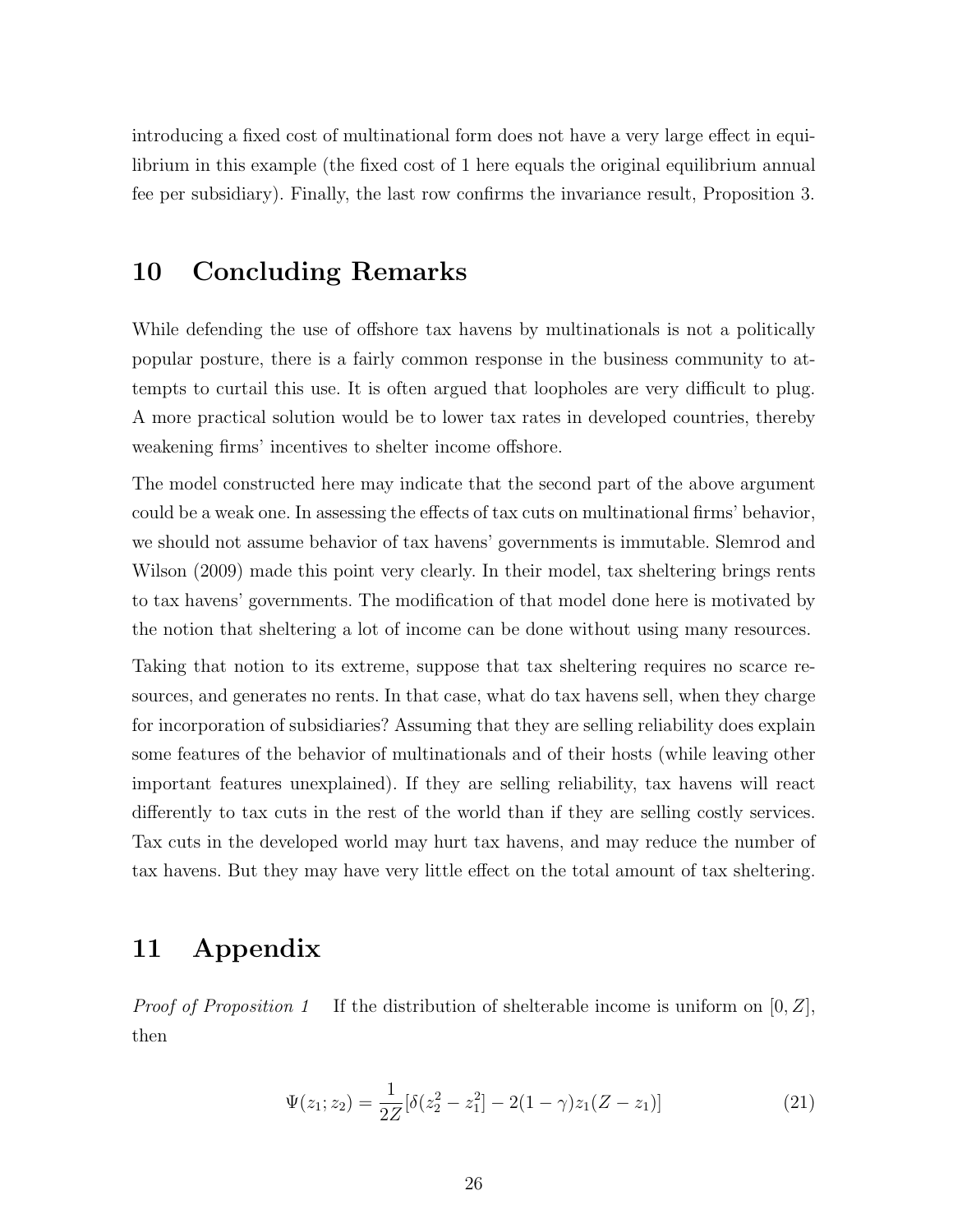In this case,  $\Psi(0; z_2) > 0$ ,  $\Psi(z_2; z_2) < 0$ , and  $\Psi(z_1; z_2)$  is a quadratic function of  $z_1$ . Therefore, for a given  $z_2$  (with  $0 < z_2 < Z$ ), the graph of  $\Psi(z_1, z_2)$  crosses the y-axis exactly once, from above. For given  $z_2$ , there is a unique  $z_1 = z_1^r(z_2)$ , and this  $z_1$  is a continuous function of  $z_2$ . Since  $\Psi(z_1; z_2)$  is an increasing function of  $z_2$ , it is also the case that  $z_1^r(z_2)$  is an increasing function.

Thus any  $x^*$ , and  $z_2^* = \frac{x^*}{\gamma(1-\gamma)\tau}$  will satisfy property *(ii)* of an equilibrium if (and only if)  $\Psi(\gamma z_2^*, z_2^*) = 0$ . Substituting in (21), an equilibrium will exist if and only if there is some z, with  $0 < z < Z$ , such that  $\Phi(z) = 0$ , where

$$
\Phi(z) \equiv \delta z^2 (1 - \gamma^2) - 2\gamma (1 - \gamma) z (Z - \gamma z)
$$
\n(22)

Since

$$
\Phi(0) = 0
$$

and

$$
\Phi'(0) = -2\gamma(1-\gamma)Z < 0
$$

a sufficient condition for the existence of a  $z \in (0, Z)$  for which  $\Phi(z) = 0$  is that

 $\Phi(Z) > 0$ 

But

$$
\Phi'(z) = \frac{2}{z}\Phi(z) + 2\gamma(1-\gamma)Z
$$

so that  $\Phi'(z) > 0$  whenever  $z > 0$  and  $\Phi(z) = 0$ . Therefore  $\Phi(Z) > 0$  is also necessary condition for the existence of a  $z \in (0, Z)$  for which  $\Phi(z) = 0$ , since the graph of  $\Phi(z)$ must cross the  $y$ –axis from below.

Since

$$
\Phi(Z) = (1 - \gamma)Z[\delta \tau (1 + \gamma) - 2\gamma (1 - \gamma)]
$$

a necessary and sufficient condition for the existence of equilibrium when the distribution is uniform is  $(9)$ .

#### Proof of Proposition 2

There will be an equilibrium in which all tax havens levy the same annual fee  $x$ , if

$$
\Psi(\gamma z_2; z_2) = 0
$$

for some  $0 < z_2 < Z$ , with the annual fee x determined by the condition

$$
z_1 = \gamma z_2 = \frac{x}{\tau(1-\gamma)}
$$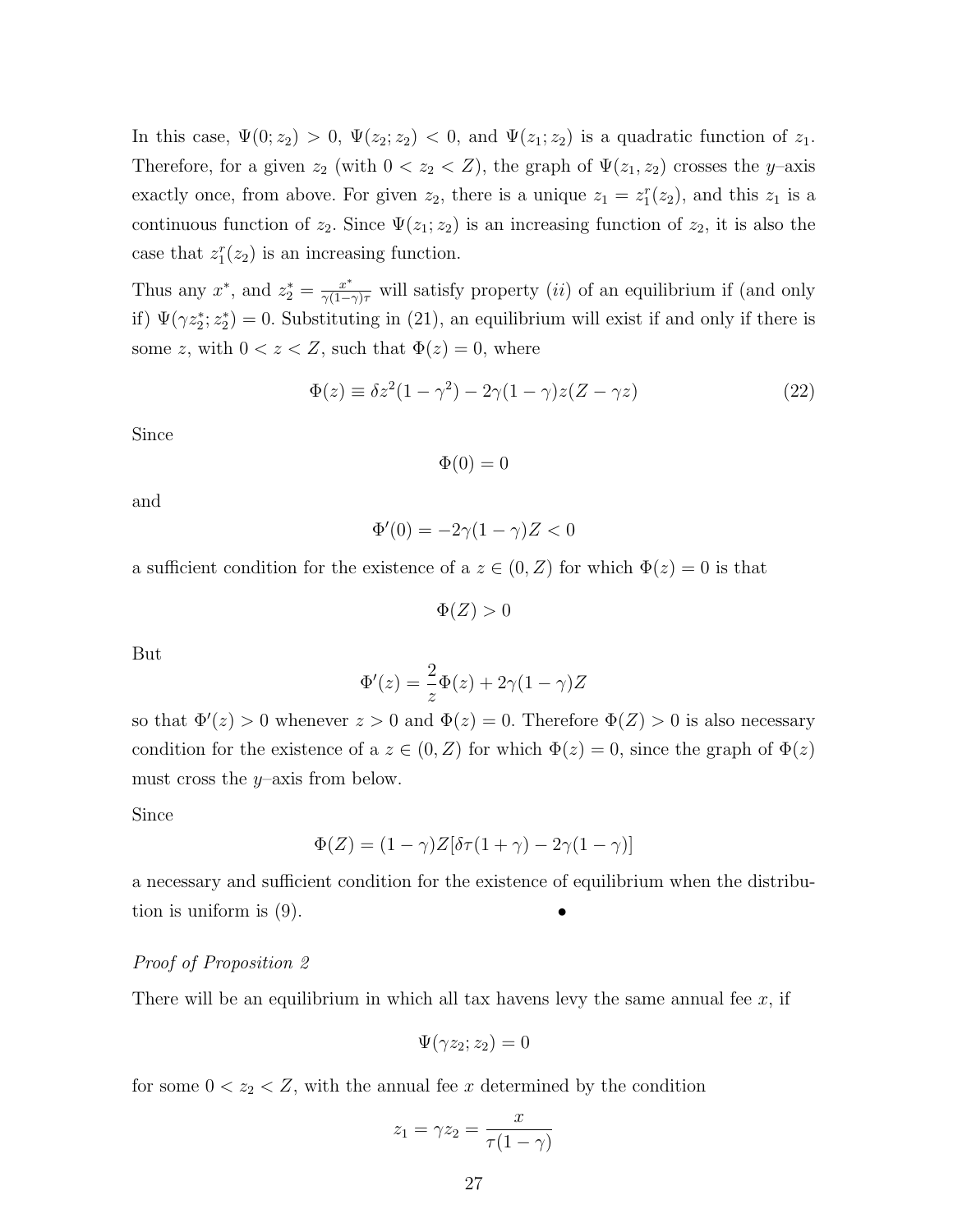where the function  $\Psi$  is defined by

$$
\Psi(z_1; z_2) \equiv \delta \int_{z_1}^{z_2} v dF(v) - (1 - \gamma) z_1 (1 - F(z_1))
$$

At this equilibrium the reaction curve  $z_1 = z_1^r(z_2)$  cuts the curve  $z_1 = \gamma z_2$  from below, if  $\Psi(\gamma z; z)$  is an increasing function of z at  $z = z_2$ .

Since

$$
\frac{\partial \Psi(z;\gamma z)}{\partial z} = \delta[zf(z) - \gamma z f(\gamma z)] + (1 - \gamma)(\gamma)^2 z f(\gamma z) - (1 - \gamma)(1 - F(\gamma z_2)) \tag{23}
$$

condition (b) of the proposition ensures that  $\frac{\partial \Psi(\gamma z; z)}{\partial z} < 0$  at  $z = 0$ , so that  $\Psi(z; \gamma z) < 0$ for z small but positive. Under condition  $(a)$  of the proposition,

$$
\Psi(\gamma Z; Z) = \delta \int_{\gamma Z}^{Z} v dF(v) - (1 - \gamma)\gamma Z(1 - F(\gamma Z)) \tag{24}
$$

The integral in equation (24) is  $(1 - F(\gamma Z))$  times the expected value of shelterable earnings — conditional on earnings being  $\gamma Z$  or more. Therefore it must be greater than  $(1 - F(\gamma Z))$  times the expected value of shelterable earnings, so that

$$
\Psi(\gamma Z; Z) > (1 - F(\gamma Z))[\delta \bar{z} - (1 - \gamma)\gamma Z]
$$
\n(25)

Inequality (25) shows that condition (10) is sufficient to ensure that  $\Psi(\gamma Z; Z) > 0$ .

Therefore, under the conditions of the proposition,  $\Psi(z;\gamma z)$  starts out negative for small values of z, and is positive for values of z near  $Z$ , so that there must be at least one value of  $z_2$  at which  $\Psi(\gamma z_2; z_2) = 0$ , at which  $\Psi(\gamma z; z)$  is an increasing funtion of  $z$ .

# References

- [1] S. Bucovetsky and A. Haufler. Tax Competition when Firms Choose their Organizational Form : Should Tax Loopholes for Multinationals be Closed? Journal of International Economics, 74(1):188–201, 2008.
- [2] Citizenworks. 25 Fortune 500 Corporations With the Most Offshore Tax-Haven Subsidiaries. http://www.citizenworks.org/corp/tax/top25.php, 2004.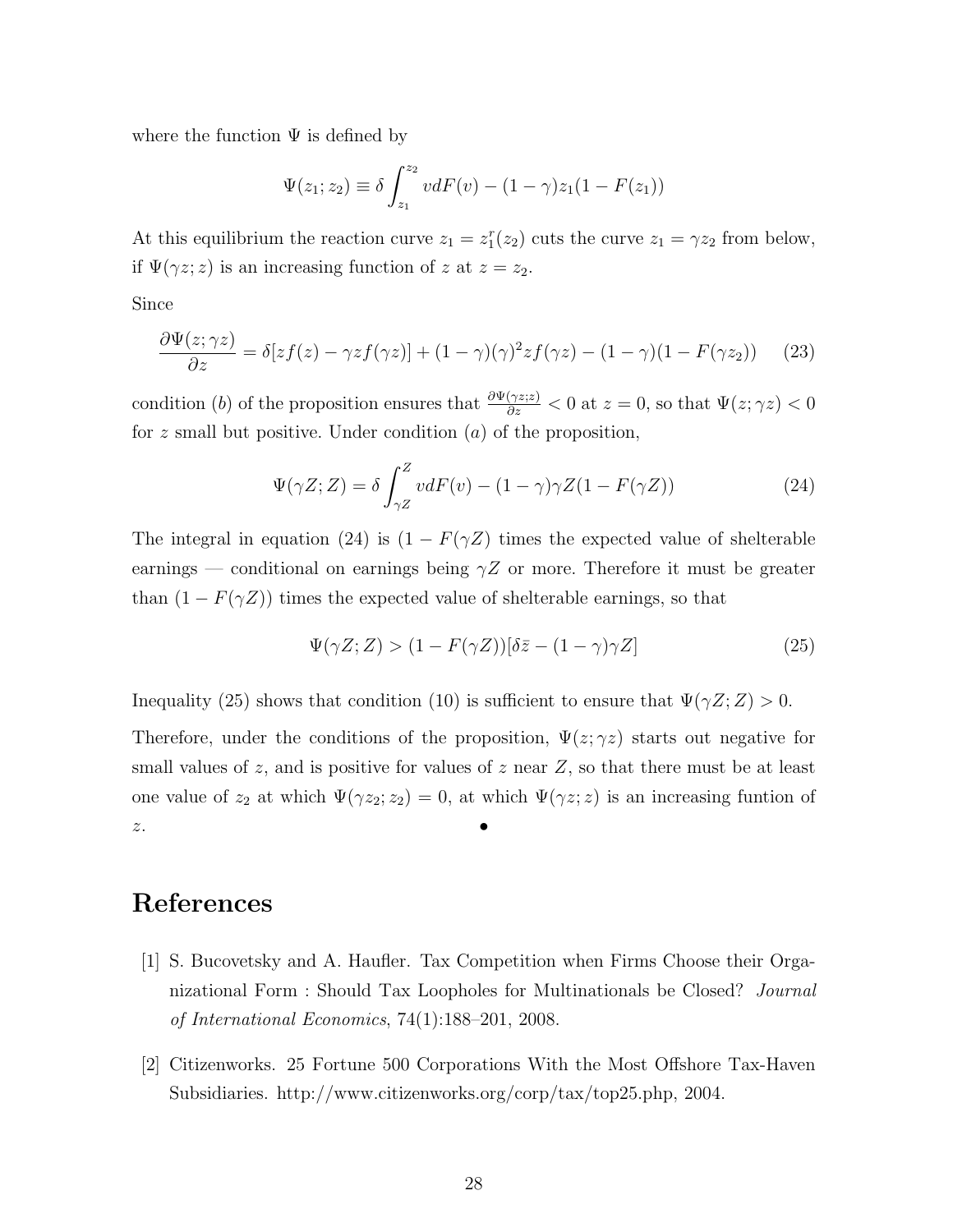- [3] M. Desai, C. Foley, and J. Hines. Chains of Ownership, Regional Tax Competition, and Foreign Direct Investment. In H. Herrmann and R. Lipsey, editors, Foreign Direct Investment in the Real and Financial Sector of Industrialized Countries, pages 61–99. Springer-Verlag, 2003.
- [4] D. Dharmapala and J. Hines. Which Countries become Tax Havens? Journal of Public Economics, 93(9 – 10):1058–1068, October 2009.
- [5] Finfacts Team. Microsoft to hide Irish Tax Haven data of subsidiaries that have saved it billions of dollars in US taxes. http://www.finfacts.com/irelandbusinessnews/publish/article 10005150.shtml, March 2006.
- [6] J. Gruber. Public Finance and Public Policy. Worth, 2005.
- [7] J. Hines. Do Tax Havens Flourish? In J. Poterba, editor, Tax Policy and the Economy, number 19, pages 65–99. MIT Press, 2005.
- [8] HSBC. The Cayman Islands. http://www.hsbc.ky/RELSITES.HTM, 2001.
- [9] Institutional Investor. They Cayman, They Saw, They Conquered. http://www.dailyii.com/article.asp?ArticleID=1039798, May 2006.
- [10] J. Slemrod and J. Wilson. Tax competition with parasitic tax havens. Journal of Public Economics, 93(11 –12):1261–1270, December 2009.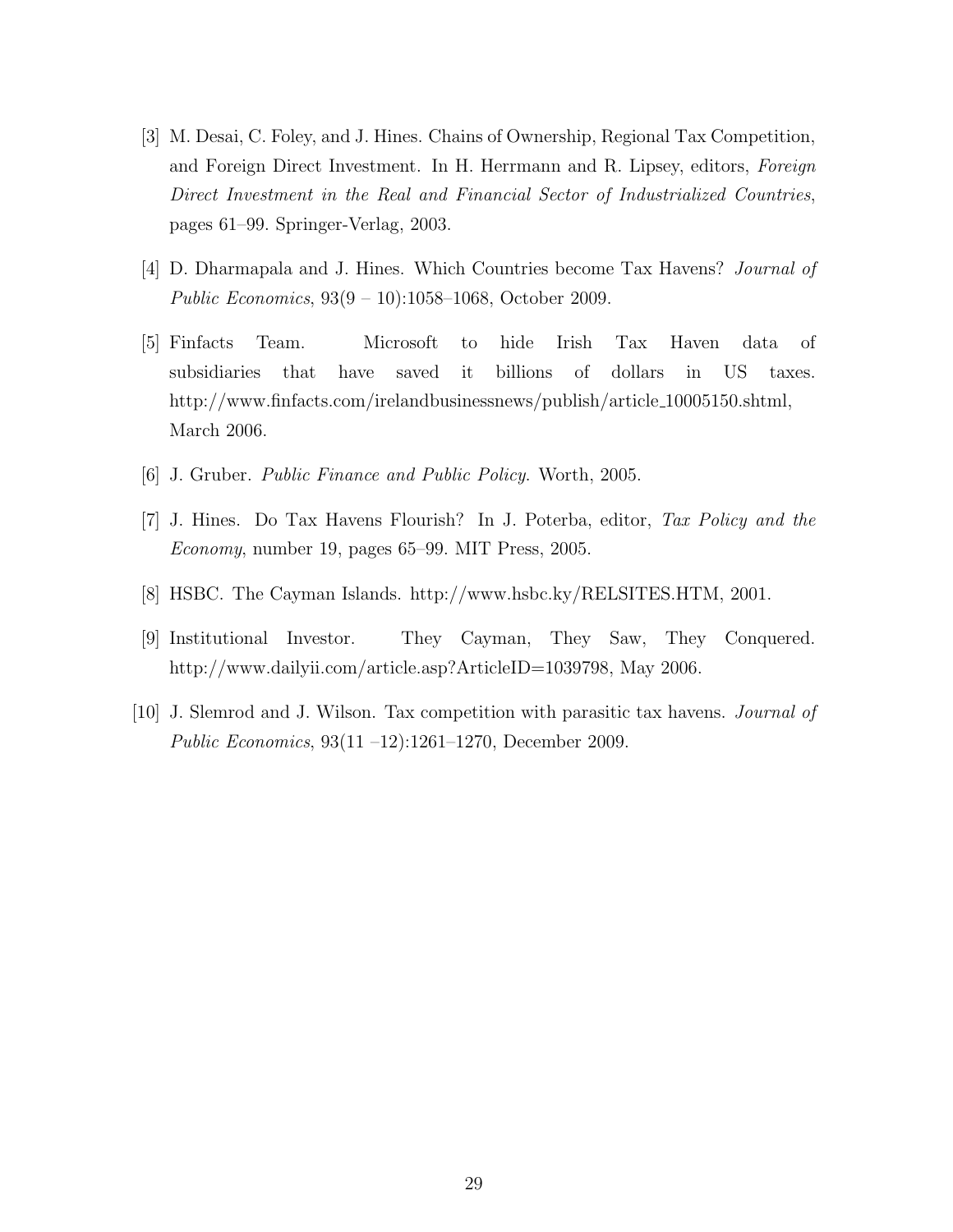

Figure 1 : An equilibrium in which the  $z_1^r(z_2)$  curve cuts the curve  $z_1 = \gamma z_2$  from below